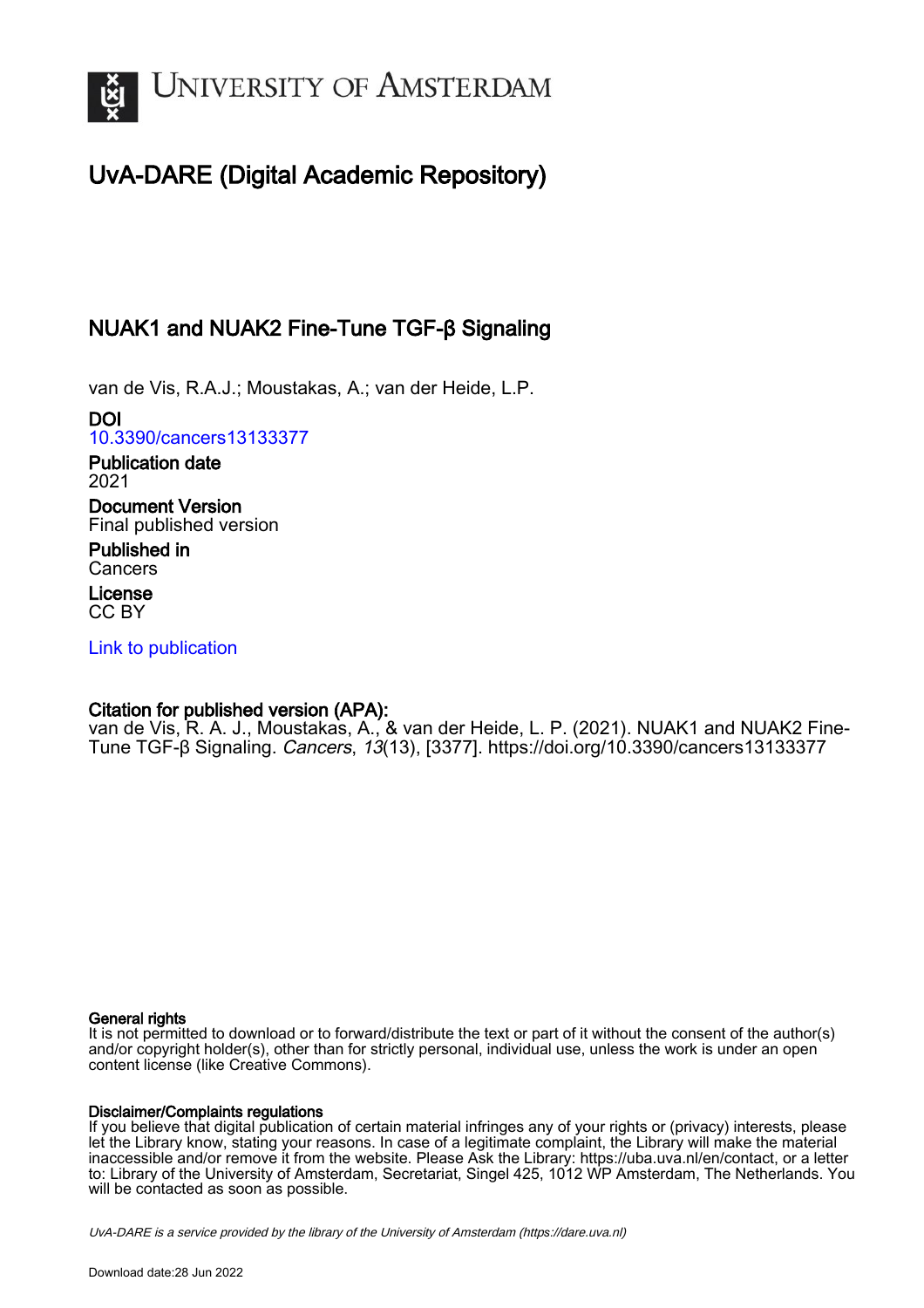



# *Review* **NUAK1 and NUAK2 Fine-Tune TGF-**β **Signaling**

**Reinofke A. J. van de Vis <sup>1</sup> , Aristidis Moustakas [2](https://orcid.org/0000-0001-9131-3827) and Lars P. van der Heide 1,\***

- <sup>1</sup> Swammerdam Institute for Life Sciences, University of Amsterdam, Science Park 904, 1098 XH Amsterdam, The Netherlands; r.vandevis@uva.nl
- <sup>2</sup> Department of Medical Biochemistry and Microbiology, Science for Life Laboratory, Uppsala University, Box 582, SE-75123 Uppsala, Sweden; aris.moustakas@imbim.uu.se
- **\*** Correspondence: l.p.vanderheide@uva.nl; Tel.: +31-20-5257061

**Simple Summary:** TGF-β is a growth factor implicated in a plethora of processes and malignancies, which include cancer and fibrosis. Via binding to its receptor, TGF-β activates a complex intracellular signal transduction pathway, which is controlled by many forms of positive as well as negative feedback. The integrated sum of this feedback determines the outcome and cellular response to TGF-β. In this review, we discuss the role of NUAK1 and NUAK2, a subgroup of the 5' AMP-activated protein kinase family, in providing feedback on intracellular TGF-β signaling. In addition, we discuss how NUAKs mechanistically augment or attenuate the TGF-β response to steer the cell towards a specific output. Understanding the role of NUAKs may aid in developing specific therapeutic agents to combat TGF-β-dependent disease.

**Abstract:** Transforming growth factor-β (TGF-β) signaling plays a key role in governing various cellular processes, extending from cell proliferation and apoptosis to differentiation and migration. Due to this extensive involvement in the regulation of cellular function, aberrant TGF-β signaling is frequently implicated in the formation and progression of tumors. Therefore, a full understanding of the mechanisms of TGF-β signaling and its key components will provide valuable insights into how this intricate signaling cascade can shift towards a detrimental course. In this review, we discuss the interplay between TGF-β signaling and the AMP-activated protein kinase (AMPK)-related NUAK kinase family. We highlight the function and regulation of these kinases with focus on the pivotal role NUAK1 and NUAK2 play in regulating TGF-β signaling. Specifically, TGF-β induces the expression of NUAK1 and NUAK2 that regulates TGF-β signaling output in an opposite manner. Besides the focus on the TGF-β pathway, we also present a broader perspective on the expression and signaling interactions of the NUAK kinases to outline the broader functions of these protein kinases.

**Keywords:** NUAK1; NUAK2; AMPK; TGF-β; SMAD; LKB1

### **1. TGF-**β **Signaling, SMADs and Negative Feedback**

Transforming growth factor-β (TGF-β) signaling regulates embryonic development and organ or tissue homeostasis during the life-span of all multicellular organisms. This evolutionarily conserved family of cytokines regulates a wide variety of cellular processes, extending from proliferation and apoptosis to differentiation and motility [\[1\]](#page-14-0). The large number of cytokine family members and their multifunctional roles explain why TGF-β signaling pathways are implicated in many biological contexts [\[2\]](#page-14-1). Consequently, aberrant TGF-β signaling is associated with diverse human diseases, which include cancer, fibrosis and immune diseases [\[3\]](#page-14-2).

Even though the TGF- $\beta$  family comprises several related cytokines, for the purpose of this perspective we will focus on the TGF-β subfamily. This subclass consists of three TGFβ proteins, usually referred to as the TGF-β 1, 2 and 3 isoforms for historical reasons [\[1\]](#page-14-0). The TGF-β signaling pathway is activated upon dimeric ligand binding to the TGF-β receptor II (TβRII), which will recruit and phosphorylate the TGF-β receptor I (TβRI),



**Citation:** van de Vis, R.A.J.; Moustakas, A.; van der Heide, L.P. NUAK1 and NUAK2 Fine-Tune TGF-β Signaling. *Cancers* **2021**, *13*, 3377. [https://doi.org/10.3390/](https://doi.org/10.3390/cancers13133377) [cancers13133377](https://doi.org/10.3390/cancers13133377)

Academic Editors: Francesca Silvagno and Loredana Bergandi

Received: 27 May 2021 Accepted: 30 June 2021 Published: 5 July 2021

**Publisher's Note:** MDPI stays neutral with regard to jurisdictional claims in published maps and institutional affiliations.



**Copyright:** © 2021 by the authors. Licensee MDPI, Basel, Switzerland. This article is an open access article distributed under the terms and conditions of the Creative Commons Attribution (CC BY) license (https:/[/](https://creativecommons.org/licenses/by/4.0/) [creativecommons.org/licenses/by/](https://creativecommons.org/licenses/by/4.0/)  $4.0/$ ).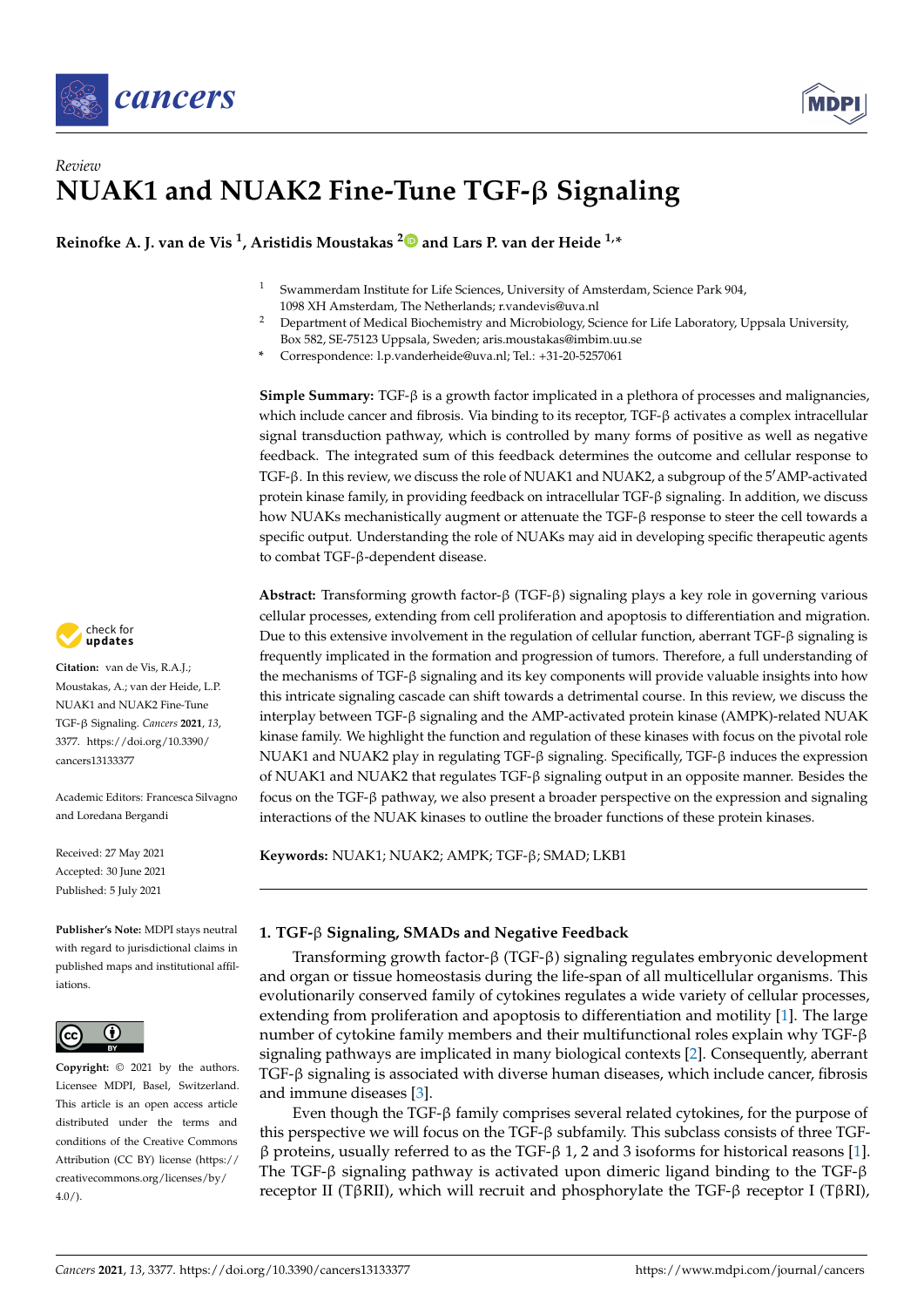forming a heterotetrameric receptor complex [\[4\]](#page-14-3). Following this complex formation, the canonical (or small mother against decapentaplegic (SMAD)) signaling pathway can be initiated through the recruitment and phosphorylation of receptor-activated SMADs (R-SMADs), namely SMAD2 and SMAD3. Phosphorylated SMAD2 and SMAD3 dimerize and recruit the common SMAD (co-SMAD) SMAD4, forming a functional SMAD complex able to translocate into the nucleus to regulate gene expression by cooperating with several transcription factors. Besides SMAD-dependent signaling, a broad range of non-canonical (or non-SMAD) pathways can be activated by TGF-β receptor complexes. These include several mitogen-activated protein kinase (MAPK) pathways, consisting of the extracellular signal-related kinase (ERK), c-Jun N-terminal kinase (JNK) and p38 pathways involved

in transcriptional regulation. Rho-like GTPase signaling can also be activated by the TGF-β receptors via as yet unknown mechanisms involved in cell adhesion and motility. Another target is the phosphatidylinositol-3-kinase (PI3K/AKT) pathway that operates via mammalian target of rapamycin (mTOR) signaling, which regulates cell survival [\[5\]](#page-14-4).

TGF-β signaling has multiple biological functions in different cell types and under different biological conditions, which, among other controlling mechanisms, requires a feedback system to regulate signaling quantitatively. These feedback loops are best represented by the inhibitory SMAD (I-SMAD) family, which control TGF-β signaling at several points in the cascade. The I-SMAD family has two members, SMAD6 and SMAD7, with SMAD7 being the specific antagonist for the TGF-β ligands. Upon the TGF-βmediated transcriptional induction of SMAD7, this I-SMAD is able to bind to T $\beta$ RI, which hinders SMAD2/SMAD3 phosphorylation and subsequent SMAD2/SMAD3/SMAD4 complex formation, thereby abolishing signal transduction. SMAD7 is also responsible for the proteasomal degradation of both the TGF-β receptor complexes as well as SMAD4 via recruitment of several E3 ligases, such as SMAD ubiquitylation regulatory factor (Smurf) 1, Smurf2, WW Domain-Containing E3 Ubiquitin Protein Ligase 1 (WWP1) or neural precursor cell-expressed developmentally downregulated 4-like (NEDD4-2) [\[6\]](#page-14-5).

Thus, TGF-β-mediated SMAD signaling transcriptionally induces *SMAD7* gene expression, which then negatively regulates both receptor and SMAD functions. Additional negative feedback mechanisms on TGF-β signal transduction are achieved through the regulation of different TGF-β target genes, governed by the SMAD complex. One example involves the protein kinase death-associated protein-kinase-related 2 (DRAK2). Upon rapid induction of DRAK2 by TGF-β, DRAK2 could associate with the TβRI and obstruct the recruitment of SMAD2/SMAD3 to the TGF- $\beta$  receptor complex [\[7\]](#page-14-6). Another gene target is the serine–threonine kinase salt-inducible kinase (SIK). TGF-β signaling induces the upregulation of SIK, which subsequently could associate and cooperate with both SMAD7 and Smurf2 to downregulate TβRI [\[8,](#page-14-7)[9\]](#page-14-8). The above presents a general overview of TGF-β signaling and some of its key molecular components, which will later be used in the discussion of the crosstalk between TGF-β and protein kinases.

#### **2. Exploring the NUAK Kinase Family**

SIK is a member of the AMP-related family of kinases (ARKs), consisting of 12 kinases that show close similarity in terms of catalytic domain properties with the metabolic sensor protein AMP-activated protein kinase (AMPK) [\[10\]](#page-14-9). This family is mainly known for its role in regulating cellular metabolism, with additional functions involved in cellular processes including cell cycle, proliferation and cell polarity [\[11\]](#page-14-10). Two relatives of SIK, NUAK family kinase 1 (NUAK1) and NUAK family kinase 2 (NUAK2), were recently characterized to similarly participate in the modulation of TGF-β signaling [\[12\]](#page-14-11). The formal names NUAK1 (first described as AMPK-related protein kinase 5, Ark5 [\[13\]](#page-14-12)) and NUAK2 (first described as sucrose nonfermenting-like kinase, SNARK [\[14\]](#page-14-13)) stem from the words Nu (novel) and AMPrelated kinase (NUAK) subfamily of ARKs. Both NUAKs share homology with the catalytic subunit of AMPK and can be activated on the consensus site in the activation T loop of ARK family kinases [\[15\]](#page-14-14). The tumor suppressor liver kinase B1 (LKB1) has been identified as the master upstream regulator of all members of the ARK family, apart from maternal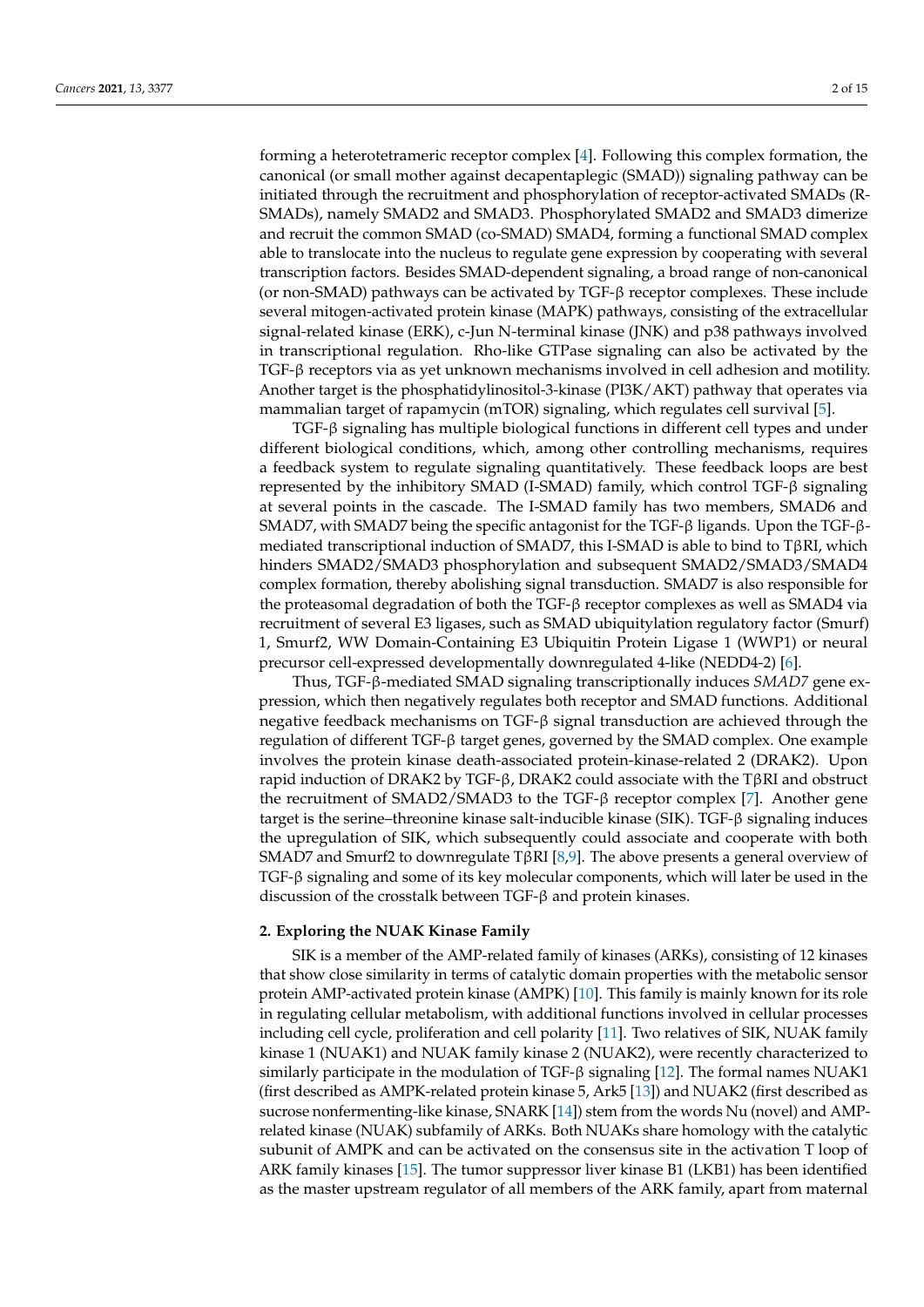embryonic leucine zipper kinase (MELK), as demonstrated by in vitro phosphorylation assays of recombinant ARK family kinases in the presence of the LKB1/Mo25/STRAD trimeric complex that constitutes the active LKB1 kinase complex [\[16\]](#page-14-15). The mutation of the conserved threonine residue of the T-loop in the ARK family kinases abolishes this phosphorylation. Additional in-cell assays using LKB1 knockout cells have demonstrated the dependency of ARK function on the upstream LKB1 kinase activity [\[16\]](#page-14-15). This general model of AMPK family activation by LKB1 has been confirmed in mouse skeletal muscle cells for NUAK2 specifically; the cell type-specific knockout of mouse *Lkb1* caused the inactivation of NUAK2 downstream from a stimulus generated by muscle contraction, an effect that physiologically links to the activation of glucose transport into muscle cells, which energetically supports the contractions [\[17\]](#page-14-16). Furthermore, analysis of cell adhesion regulation by NUAK1, as explained in detail later, was ablated when *Lkb1* knockout mouse embryonic fibroblasts (MEFs) were assayed [\[18\]](#page-14-17). Yet other functions of NUAK1, such as p53 phosphorylation [\[19\]](#page-14-18) and mitochondrial aggregation in neuronal axons that regulates the branching of the axon at the position of the aggregates [\[20\]](#page-14-19), have been demonstrated to require the upstream action of the LKB1 complex. Additional activators of AMPK are Ca2+/calmodulin-dependent protein kinase II (CAMKII) and TGF-β-activated kinase 1 (TAK1) [\[15\]](#page-14-14). Similar to AMPK, both NUAK1 and NUAK2 could be activated by  $Ca^{2+}$ signaling. However, instead of CAMKII, protein kinase C *α* (PKC*α*) was identified as the kinase activating NUAK1. The possibility of CAMKII involvement in NUAK2 activation was excluded, but the responsible  $Ca^{2+}$ -dependent kinase has not been identified yet [\[21\]](#page-14-20). TAK1 involvement in NUAK kinase activation remains elusive.

Human NUAK1 was first described as a mediator of AKT (or protein kinase B; PKB) signaling and found to promote cell survival under nutrient deprivation by regulating p53 activity [\[13\]](#page-14-12). The human *NUAK1* gene is located on chromosome 12 and consists of seven exons. It encodes a 661-amino acid-long protein with a predicted molecular weight of 76 kDa. The highly homologous mouse *Nuak1* gene is located on chromosome 10 and consists of eight exons and is 658 amino acids long. Direct phosphorylation by AKT on an alternative site other than LKB1 was shown to activate NUAK1 kinase activity, making NUAK1 the only ARK member activated by AKT [\[13\]](#page-14-12). Nuclear dbf2-related kinase 2 (NDR2) activated NUAK1 upon insulin-like growth factor (IGF) stimulation [\[22\]](#page-14-21). The physiological roles of NUAK1 show contrasting functions. The regulation of the mitotic director Polo-like kinase 1 (PLK1) by NUAK1 stimulated the S-phase progression of the cell cycle [\[23\]](#page-14-22). Contrarily, NUAK1 has been shown to control senescence and ploidy by stabilizing the genomic stability regulator large tumor suppressor kinase 1 (LATS1) [\[24\]](#page-14-23). NUAK1 was also found to directly modulate p53 activity in an LKB1-dependent manner, resulting in cyclin-dependent kinase inhibitor p21<sup>WAF1</sup>-induced cell cycle arrest [\[19\]](#page-14-18). These reports illustrate the complex and context-dependent functions of NUAK1 with both prosurvival (cell cycle stimulatory) and tumor suppressive (cell cycle inhibitory) properties.

NUAK2 was originally identified upon transcriptional induction after UV-B radiation exposure of keratinocytes [\[14\]](#page-14-13). The human *NUAK2* gene is located on chromosome 1 and consists of eight exons. It encodes a 628-amino acid-long protein with a predicted molecular size of 70 kDa. The highly homologous mouse *Nuak2* gene is located on chromosome 1 and encodes for two transcript variants. The longest A isoform has eight exons and is 639 amino acids long, whereas the shorter B isoform has seven exons and is 631 amino acids long. The shorter isoform lacks an in-frame exon in the coding region. Interestingly, this lacking exon codes for the amino acid sequence GRSRLVTV, which contains a putative PKB/AKT phosphorylation site (RxRxxT, where x represents any amino acid). However, there are no data to suggest that this is a functional phosphorylated motif. The human NUAK2 is also devoid of this sequence and as such is slightly more similar to the mouse B isoform. Similar to its relatives, NUAK2 is activated by several cellular stresses, including increased AMP or decreased ATP levels, glucose or glutamine deprivation, oxidative or endoplasmic reticulum stress and DNA damage in a cell type-specific manner [\[25\]](#page-14-24). NUAK2 has been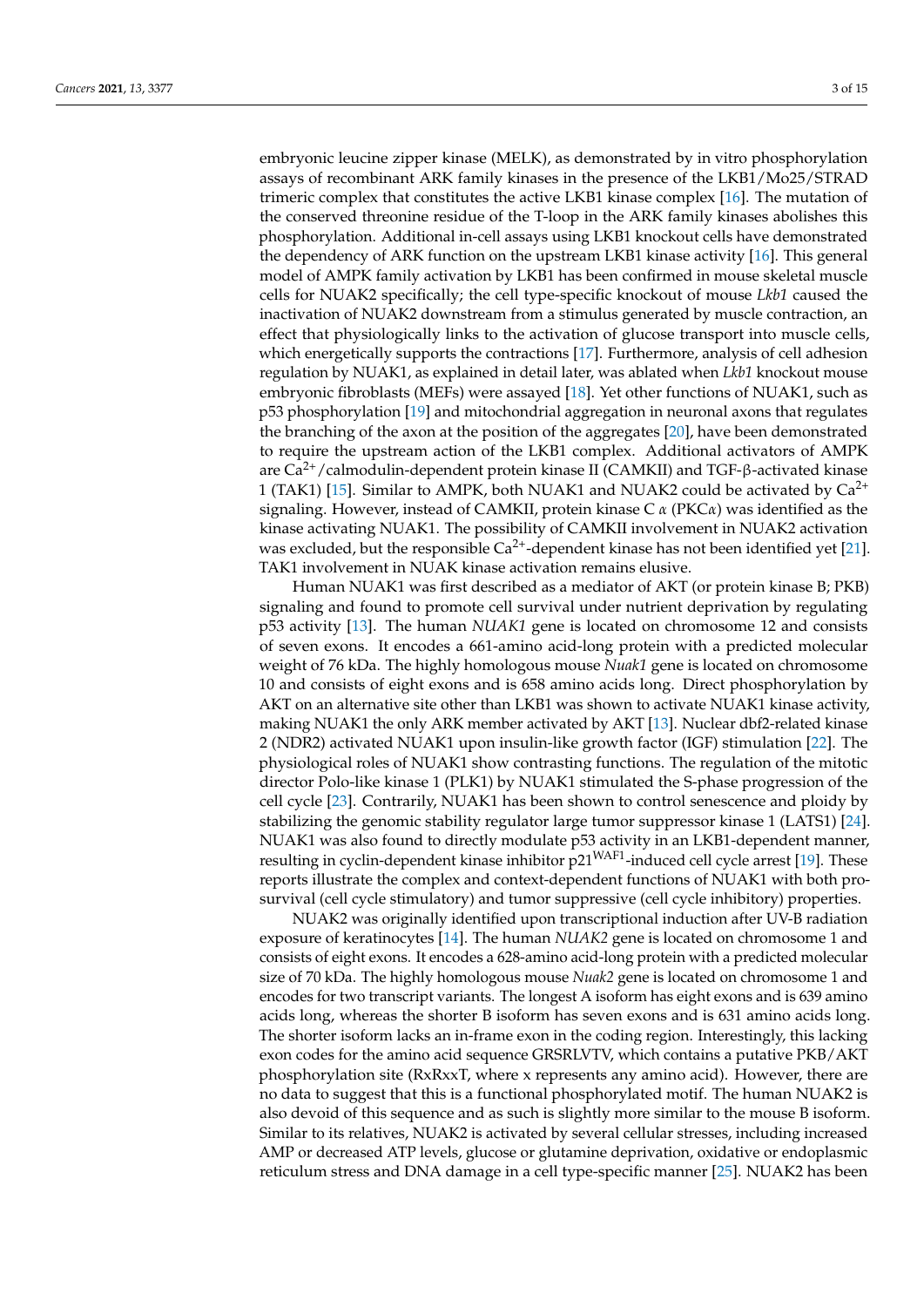observed to protect skeletal myocytes against stress-induced apoptosis by mediating the pro-survival Rho signaling pathway [\[26\]](#page-14-25).

To date, the regulation of the expression of the NUAK kinase family has not been clearly represented in the literature. Two distinct human tissue RNA-sequencing datasets, either from the Genotype–Tissue Expression [\(https://gtexportal.org/home/](https://gtexportal.org/home/) accessed on 24 June 2021) project or as published by Fagerberg et al., 2014 [\[27\]](#page-15-0), showed comparable expression patterns for both kinases in many tissues. The gene expression datasets of both NUAK kinases can be observed in the GTEx browser: for NUAK1, [https://gtexportal.](https://gtexportal.org/home/gene/NUAK1) [org/home/gene/NUAK1,](https://gtexportal.org/home/gene/NUAK1) and for NUAK2, [https://gtexportal.org/home/gene/NUAK2,](https://gtexportal.org/home/gene/NUAK2) accessed on 24 June 2021, respectively. NUAK1 exhibits a ubiquitous expression pattern in human tissue, with particularly high expression in the brain, arteries, skin, adipose tissue and several parts of the female reproductive system. Low expression levels of NUAK1 are found in blood, spleen, pancreas, as well as gastrointestinal tract components. Unlike its relative, NUAK2 shows a more selective tissue expression pattern. Intriguingly, NUAK1 and NUAK2 show opposing expression patterns in several tissues. NUAK2 is highly expressed in various gastrointestinal tract tissues, especially in esophageal mucosa. Other examples of high NUAK2 expression include the kidney and spleen as well as a great representation in whole blood. NUAK2 can also be found in the cerebellar part of the brain, accompanying NUAK1. Coinciding expressions of the two NUAK family members can also be found in skin, lung and vaginal tissue.

In a pathological context, NUAK function has frequently been associated with tumor development and progression, exhibiting both tumor-suppressive and oncogenic characteristics. The cell cycle inhibitory functions of NUAK1 were discussed previously [\[19,](#page-14-18)[24\]](#page-14-23). Additional examples of pro-oncogenic functions include the AKT-dependent NUAK1 activity, which was found to exacerbate both colorectal and pancreatic tumor malignancy, as illustrated by the increased tumor growth and invasiveness induced upon NUAK1 mediated synthesis of matrix metalloproteinases (MMP) [\[28\]](#page-15-1). NUAK1 was also found to inhibit caspase-dependent apoptosis through the inactivation of caspase-6 in colorectal cancer cells [\[29\]](#page-15-2). Furthermore, when NUAK1 was activated by PKC, it protected MYCdriven tumor cells from cell death [\[21\]](#page-14-20). Similarly, NUAK2 was found to protect cells from apoptosis after being induced by the death receptor cluster of differentiation 95 (CD95) and tumor necrosis factor *α* (TNF*α*). NUAK2 expression also increased the motility and invasive character of breast cancer cells [\[30\]](#page-15-3). NUAK2 is associated with melanoma tumor growth, both by controlling cell cycle progression via cyclin-dependent kinase 2 (CDK2), as well as by regulating migration [\[31](#page-15-4)[,32\]](#page-15-5).

#### **3. Opposing Roles of NUAK1 and NUAK2 in TGF-**β **Signaling**

Novel roles for both NUAK1 and NUAK2 in the context of TGF-β signaling have recently been identified, exposing an intricate TGF-β feedback mechanism with opposing functions for these two kinases [\[12\]](#page-14-11). TGF- $\beta$  transcriptionally induced both NUAK1 and NUAK2 in various mammalian cell types, including mouse breast epithelial cells, human breast cancer cells and human immortalized keratinocytes, as well as primary human foreskin fibroblasts, in a TβRI- and SMAD4-dependent manner (Figure [1A](#page-5-0)). Additionally, ERK1/2 and p38 pathway inactivation diminished the TGF-β-dependent induction of NUAK2 in mouse epithelial cells, which suggests an additional role for MAPK signaling in NUAK2 production. The identification of an intronic enhancer region in the *NUAK2* gene, which promotes NUAK2 transcription upon SMAD2/3 complex binding, uncovered the mechanism of TGF-β-mediated inducibility [\[12\]](#page-14-11). SMAD3 engaged in NUAK2-mediated signaling besides the mechanism of transcriptional induction, as was observed by the ability of NUAK2 to associate with the linker and MH2 domains of SMAD3. The knockdown of NUAK2 resulted in the downregulation of SMAD3, suggesting that association with NUAK2 increases SMAD3 stability, which supports TGF-β signal transduction [\[12\]](#page-14-11). Similarly, complex formation between NUAK2 and TβRI was also observed. Thus, NUAK2 is able to associate with two essential signaling components of the TGF-β pathway. Further-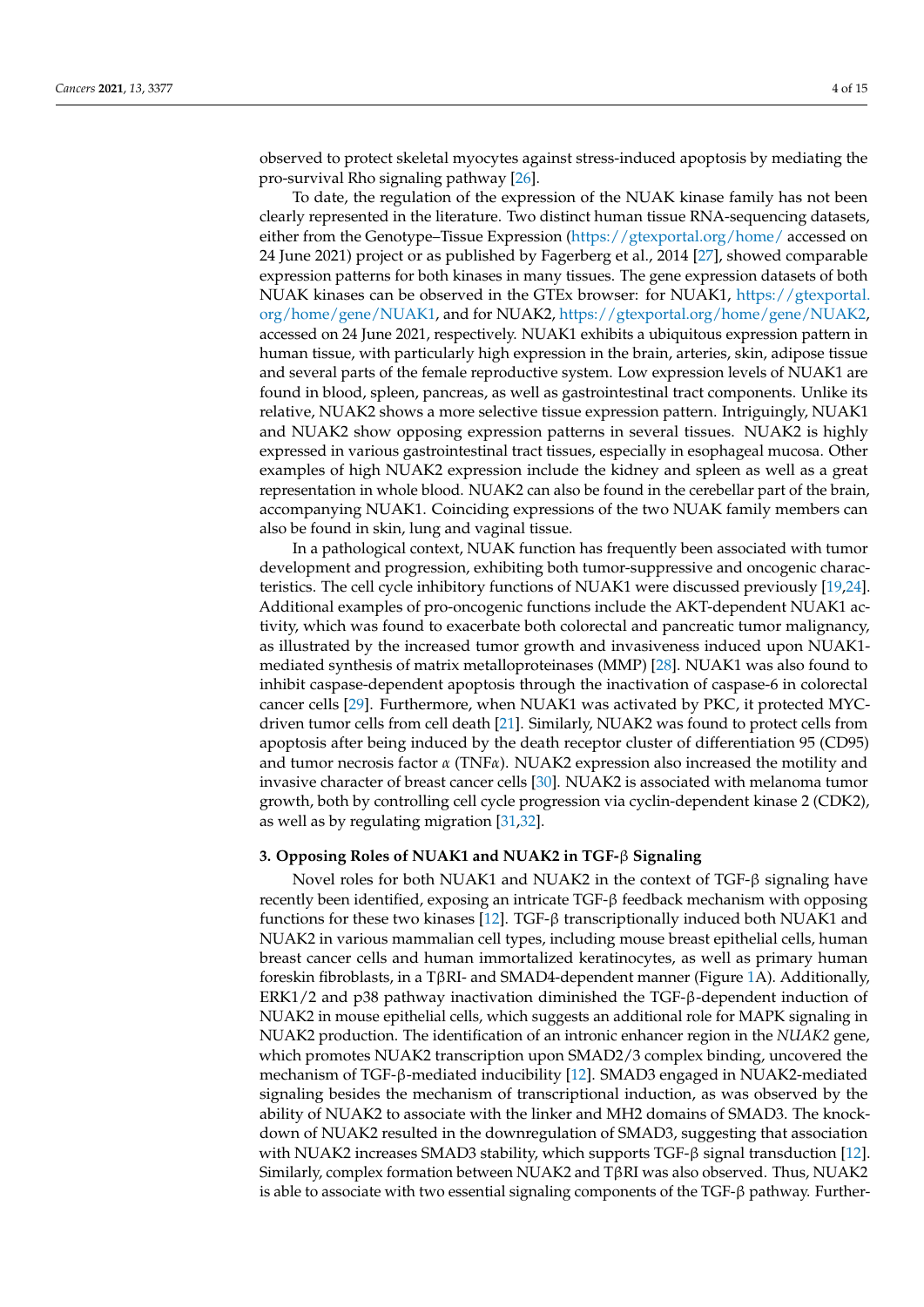more, the induction of several TGF-β target genes in fibroblasts, including the extracellular matrix genes *FIBRONECTIN 1* (encodes FN1), *SERPINE1* (encodes plasminogen activator inhibitor 1, PAI1), and *TIMP1* (encodes tissue inhibitor of metalloproteinase-1, TIMP1), diminished in the absence of NUAK2. This effect was perpetuated at the level of protein expression, where NUAK2 silencing reduced the expression of FN1 in epithelial cells. This affirms the positive modulation NUAK2 exerts on the transcriptional output of TGF-β. Intriguingly, the knockdown of NUAK1 resulted in increased expression of FN1 in HaCaT nungungny, are turbende fill to the children resulted in integrated function of the fillum integration of the  $\frac{1}{2}$ .

<span id="page-5-0"></span>

**Figure 1.** TGF-β-mediated induction of the NUAK kinases and their opposing effects on TGF-β naling output. (**A**) TGF-β ligand binding to its respective receptor leads to the activation of signaling output. (**A**) TGF-β ligand binding to its respective receptor leads to the activation of  $\text{SMAD2}/\text{SMAD3}$ , as well as subsequent  $\text{SMAD2}/\text{SMAD3}/\text{SMAD4}$  complex formation and nuclear translocation, and ultimately results in the transcriptional induction of NUAK1 and NUAK2. (B) Upon their induction, the opposing effects of the NUAK kinases on the TGF-β pathway are depicted, with NUAK1 inhibiting and NUAK2 enforcing various established TGF-β signal outputs.

One characteristic response of TGF-β signaling is the induction of cell cycle arrest in epithelial cells [\[2\]](#page-14-1). Silencing of NUAK1 in HaCaT keratinocytes caused a significant increase in the number of growth-arrested cells, illustrating the negative effect of NUAK1 on this specific TGF-β-mediated response [\[12\]](#page-14-11). The effect of NUAK2 was examined with  $\frac{1}{2}$ the NMuMG-Fucci cell model to investigate cell cycle dynamics [\[33\]](#page-15-6). NUAK2 knockdown resulted in the exact opposite response, with a significant reduction in growth arrest observed. Upon TGF-β stimulation, the cytostatic response induced in epithelial cells is required for the subsequent process of epithelial to mesenchymal transition (EMT). TGF- $\beta$ is a well-established potent promoter of EMT in epithelial tissue [\[2\]](#page-14-1). Both at the level of transcriptional programming and cell physiology, NUAK2 silencing prevented epithelial cell transition to a mesenchymal phenotype [\[12\]](#page-14-11).

Mesenchymal differentiation cell models further confirmed the dual role of NUAK kinases in regulating TGF-β signaling. Another TGF-β-mediated response is to drive fibroblast–myofibroblast differentiation  $[34]$ . In fibroblasts, this response is facilitated by the upregulation of several cytoskeletal proteins, including *α-*smooth muscle actin (*αSMA*) and calponin, differentiating towards specialized contractile myofibroblasts [\[35\]](#page-15-8). Protein expression of *α*SMA and calponin in fibroblasts increased in the absence of NUAK1,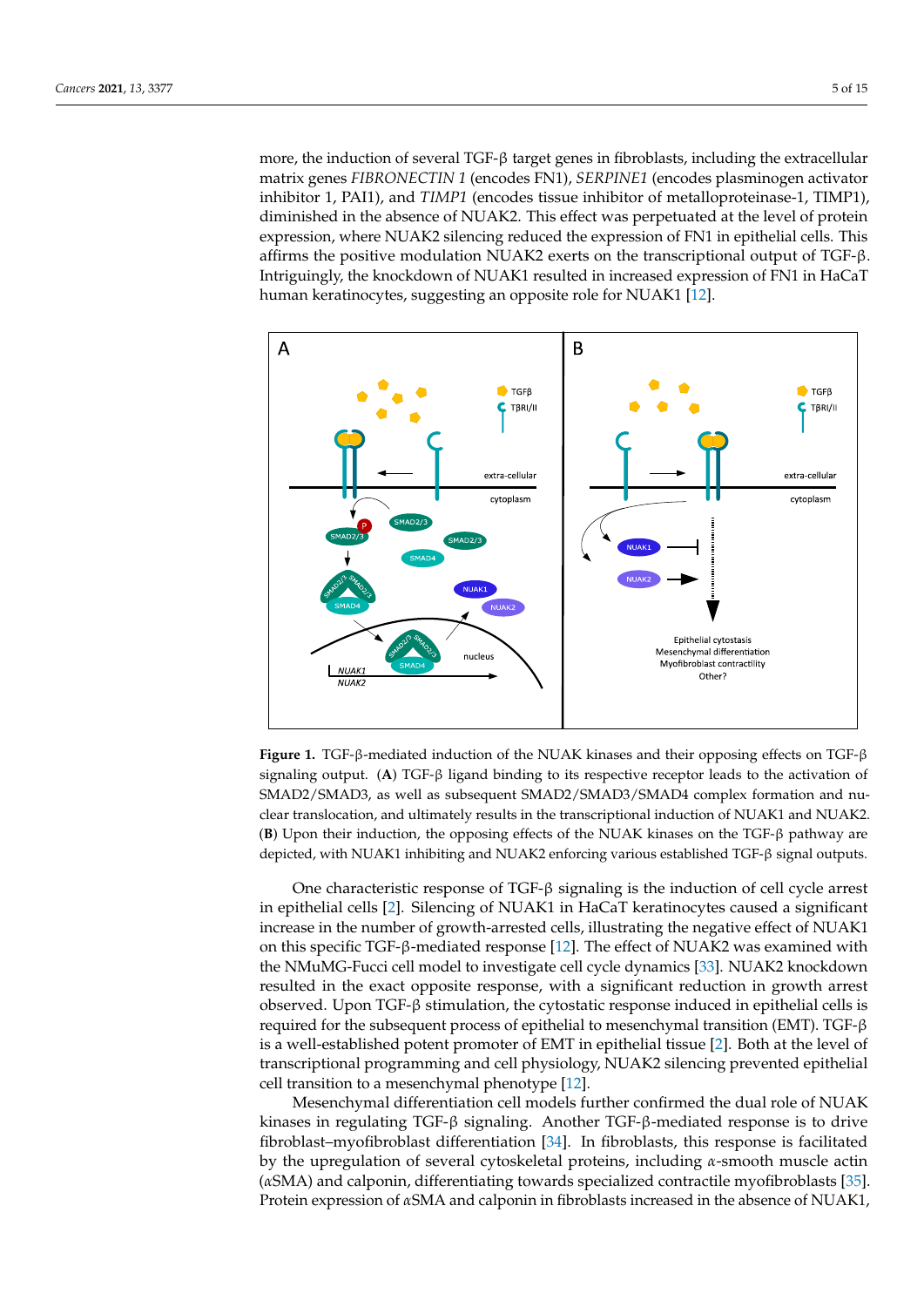whereas the silencing of NUAK2 decreased the inducibility of these TGF-β target genes. Investigating the contraction ability of differentiating myofibroblasts in the absence of either NUAK kinase showed that NUAK1 knockdown enhanced gel contractility, indicating increased TGF-β mediated differentiation in the absence of NUAK1. The opposite effect was observed after NUAK2 knockdown, by decreased gel contractility [\[12\]](#page-14-11). Additionally, TGF- $\beta$  signaling is involved in the arrest of myoblast–myotube differentiation. This myogenic differentiation is halted by TGF- $\beta$  through the suppression of myosin heavy chain (MHC) and myogenin induction [\[36\]](#page-15-9). This suppressive response of TGF-β intensified in the absence of NUAK1 in mouse myoblasts, whereas NUAK2 silencing caused an upregulation of both MHC and myogenin expression, promoting myogenic differentiation [\[12\]](#page-14-11).

These findings identify a novel feedback mechanism for the TGF-β pathway, with central roles for the TGF-β-induced NUAK kinase family. This feedback is generated when TGF-β induces the expression of NUAK1 and NUAK2 (Figure [1A](#page-5-0)), with the subsequent action of NUAK1 as a negative contributor (negative feedback) and NUAK2 as a positive enforcer (positive feedforward) of TGF-β signal output (Figure [1B](#page-5-0)). The fact that TGF-β regulates NUAK1 and NUAK2 expression in cells of diverse origin, and the evidence that NUAK1 and NUAK2 regulate TGF-β signaling in both epithelial cells and fibroblasts, suggest that the crosstalk between TGF-β and NUAK kinases may be widespread and cell type-independent. However, mechanisms that regulate acto-myosin contraction are most probably relevant to mesenchymal cell types, whereas mechanisms involved in cell cycle arrest may be more relevant to epithelial cells. One aspect worth studying deeper is the specific involvement of NUAK family isoforms in the regulation of TGF-β signaling. So far it remains unclear as to whether TGF-β induces all isoforms of the NUAKs and if the specific isoforms function according to the above model. The fact that the NUAK kinase family is able to steer the outcome of multiple physiological roles of TGF-β illustrates the general integrated function of the NUAK family in fine-tuning TGF-β signaling.

#### **4. NUAKs at the Crossroads of TGF-**β **and LKB1 Signaling**

The inducibility of the NUAK family by TGF-β and the subsequent signal modulation of these kinases expose a novel means of cross-talk between the AMPK family and the TGF-β pathway. However, both NUAK kinases require upstream activation for proper functioning. Thus, in order to have a full understanding of the mechanism by which the interplay between the ARKs and the  $TGF-\beta$  pathway occurs, an analysis of the roles and mechanisms of NUAK kinases via LKB1, CAMKII, AKT, NDR2 and possible other upstream signaling proteins is necessary.

The tumor suppressor kinase LKB1 is the main upstream regulator known to activate both NUAK1 and NUAK2 [\[16\]](#page-14-15). Intriguingly, direct interplay between LKB1 and TGF-β signaling has been described as well. LKB1 could associate with SMAD4, mediated by the scaffolding protein LKB1-interacting protein 1 (LIP1). This results in the phosphorylation of SMAD4 by LKB1, thereby inhibiting the transcriptional activity of SMAD4 [\[37\]](#page-15-10). The tumorsuppressive function of LKB1 is illustrated by studies performed with LKB1-deficient mesenchymal cells, where loss of LKB1 showed decreased TGF-β ligand production as well as deficient paracrine TGF-β signaling. This resulted in increased epithelial proliferation and hamartomatous polyp development [\[38\]](#page-15-11). The association of LKB1 with the TGF- $\beta$ pathway and its ability to modulate signal output suggests the possibility of the upstream involvement of LKB1 in NUAK activation. Furthermore, studies using MEFs from Lkb1 knockout mice showed reduced production of *α*SMA stress fibers and decreased contractility, which demonstrates a similar phenotype to the NUAK2-deficient mouse fibroblasts observed by Kolliopoulos et al. (2019) [\[12](#page-14-11)[,39\]](#page-15-12). The drive to myofibroblast differentiation could be rescued upon exogenous  $TGF-\beta$  stimulation, implying that the mitigation of TGF-β signaling causes impairment in the myofibroblast differentiation process [\[39\]](#page-15-12). The resemblance in phenotypes between LKB1- and NUAK-deficient cell studies implies a role for LKB1 in the NUAK-mediated modulation of TGF-β signaling, and highlights the relevance of investigating the involvement of LKB1 in NUAK-dependent signaling.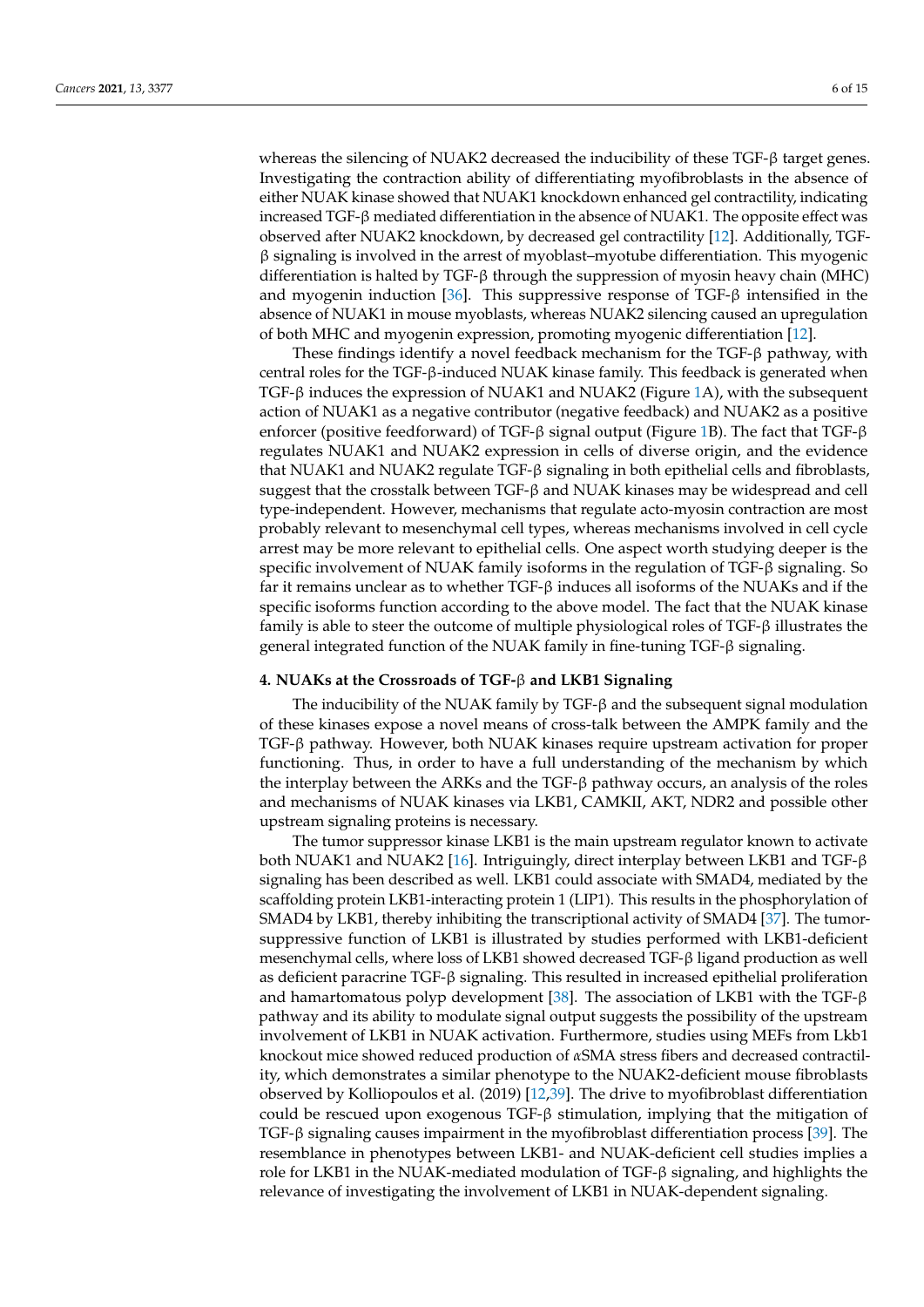Identifying the responsible activating kinase(s) will contribute to our understanding of NUAK kinase functioning. Correspondingly, investigating the expression levels and activity of both kinases upon upstream activation combined with the specific conditions required for pathway activation could further disclose the mechanism behind the opposing effects observed by NUAK1 and NUAK2. This will be facilitated by focused studies under different and specific biological contexts, where the mechanisms of NUAK activation may depend on different molecular components. The regulatory effects of NUAK kinases on signaling by additional members of the  $TGF-\beta$  family will be interesting to explore.

#### **5. Additional Dynamics of NUAK Kinase Function**

Besides their role as TGF-β signal modulators, the NUAK family has been implicated in additional cellular processes, including cell proliferation and motility. Their targets and functions have always been closely associated (Figure [2\)](#page-7-0). NUAK1 and NUAK2 are both involved in the regulation of smooth muscle cell contraction through the association and phosphorylation of myosin phosphatase target subunit 1 (MYPT1), the regulatory subunit of protein phosphatase 1 (PP1). Phosphorylation causes the inhibition of the phosphatase activity of PP1<sup>MYPT1</sup>, resulting in the phosphorylation of myosin regulatory light chain (MLC2), thereby stabilizing actin stress fibers and promoting cell detachment [\[18,](#page-14-17)[40\]](#page-15-13). Both NUAK kinases are suggested to utilize a similar function in this context. NUAK1 specifically has been linked to the regulation of the cell cycle via the inhibition of  $\text{PPI}^{\text{MYPI}}$ . The mitotic director PLK1 plays a key role in this mechanism, as it can be inhibited by the PP1MYPT1 complex. Banerjee et al. (2014) reported the NUAK1-mediated activation of PLK1 via PP1<sup>MYPT1</sup> inhibition, linking NUAK1 function to the cell cycle [\[23\]](#page-14-22). Furthermore, PLK1 mediates the degradation of NUAK1 by the Skp, Culling and F-box<sup> $\beta$ TrCP</sup> E3 ligase complex ( $SCF<sup>\beta</sup>TrCP$ ), which correlates to the reciprocal expression of PLK1 and NUAK1 in the G2-M versus the S-phase of the cell cycle [\[23\]](#page-14-22). The phosphorylation of MYPT1 by NUAK1 can be mediated by ROS, and results in the nuclear import of the antioxidant regulator NF-E2-related factor (NRF2) via inhibition of the protein kinase glycogen synthase kinase 3β (GSK3β) that keeps NRF2 in the cytoplasm [\[41\]](#page-15-14). NUAK1 was found to regulate the activity of the spliceosome via interaction with the PPI<sup>PNUTS</sup> subunit, another isoform of the PP1 phosphatase [\[42\]](#page-15-15). Besides the direct phosphorylation of MYPT1, NUAK2 has also been found to modulate actin filaments in a kinase-independent way through association expression to the matrix and carrier and to play a significant role in squamous with the myosin phosphatase Rho-interacting protein (MRIP). This complex formation And the dissociation of MRIP from MYPT1, thereby indirectly facilitating actin stress<br>leads to the dissociation of MRIP from MYPT1, thereby indirectly facilitating actin stress fiber formation  $[40]$ . NUMBER OF A SIMILAR CONTRACT TO A SIMILAR OPPOSITION TO A SIMILAR CONTRACT OF THE SIMILAR SIGNAL SIGNAL SIGNAL SIGNAL SIGNAL SIGNAL SIGNAL SIGNAL SIGNAL SIGNAL SIGNAL SIGNAL SIGNAL SIGNAL SIGNAL SIGNAL SIGNAL SIGNAL SIGNAL

<span id="page-7-0"></span>

**Figure 2.** Interactors of NUAK1 and NUAK2. Currently known activators (**A**) and substrates **Figure 2.** Interactors of NUAK1 and NUAK2. Currently known activators (**A**) and substrates (**B**) of the NUAK kinase family are illustrated. The arrow with a question mark depicts the unidentified kinase downstream of Ca<sup>2+</sup> signaling for NUAK2 activation in panel A and depicts the upstream kinase activation implied by the LKB1–STRAD–Mo25 complex in panel B.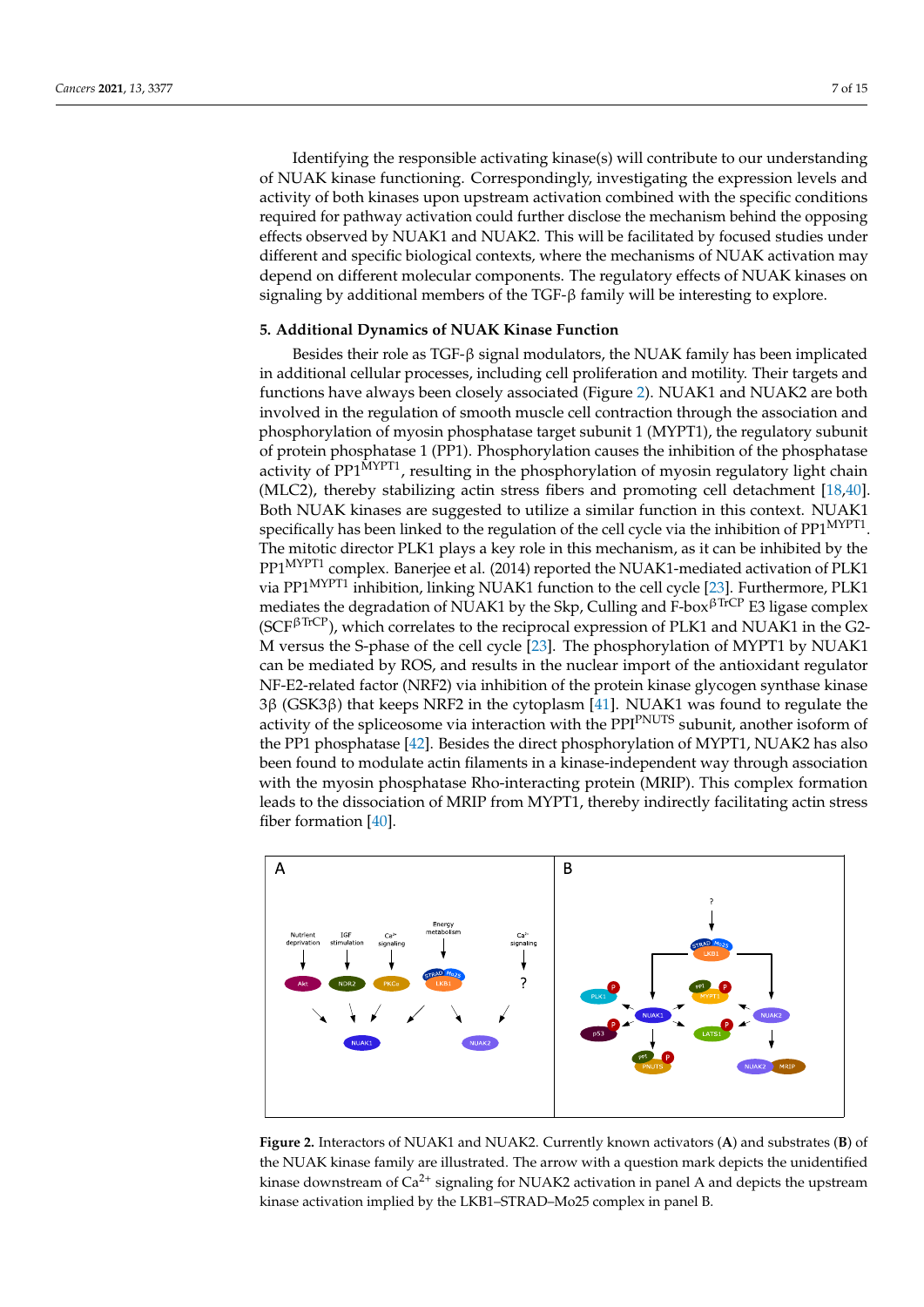Hippo is another fundamental cellular pathway where NUAK family members were recently characterized as central mediators. The Hippo pathway controls the transcriptional programming governing stemness, mobility, differentiation and cell fate, with the transcriptional co-activators yes-associated protein (YAP) and transcriptional co-activator with PDZ-binding motif (TAZ) as the major downstream effectors [\[43\]](#page-15-16). In the absence of upstream inhibitory signaling by LATS1/2 and mammalian Ste20-like kinase 1 and 2 (MST1/2), YAP/TAZ promote target gene expression. Dysregulation of the Hippo pathway is frequently associated with tumorigenesis and malignancy [\[43\]](#page-15-16). NUAK2 was transcriptionally induced after direct YAP/TAZ activation and was found to promote YAP/TAZ signaling through a positive feedback loop.

Subsequently, NUAK2 phosphorylated LATS1, thereby alleviating the inhibition of YAP/TAZ and reinforcing YAP/TAZ activity [\[44\]](#page-15-17). This positive feedback loop was augmented by MYPT1-mediated cytoskeletal modulation. Pathologically, the NUAK2 activation of YAP/TAZ promoted tumor growth and liver overgrowth [\[45\]](#page-15-18). YAP-driven NUAK2 expression was found to play a significant role in squamous cell carcinoma development [\[46\]](#page-15-19). NUAK1 has also been shown to be able to phosphorylate LATS1 [\[24\]](#page-14-23), but whether NUAK1 exerts a similar or opposing function to NUAK2 on Hippo pathway signaling remains elusive.

Recently, NUAK2 and the Hippo system have been shown to be of high relevance to a crucial stage in development of the human central nervous system: namely, the closing of the neural tube during embryogenesis [\[47\]](#page-15-20). Defects in closing the neural tube lead to a developmental brain defect called anencephaly: the absence of a large portion of the brain. In a family with repetitive cases of anencephaly, exome sequencing of two fetuses with anencephaly and their parents identified a recessive germline mutation (22 base pair deletion and 1 base pair insertion) in the *NUAK2* gene [\[47\]](#page-15-20). This deletion resulted in a kinase-deficient NUAK2 protein, failure to phosphorylate downstream targets such as LATS proteins, and consequent cytoplasmic YAP retention. The authors suggested that NUAK2 activity is required for control of the Hippo pathway during embryonic development and cytoskeletal rearrangements during neuronal tube closure. Interestingly, fibroblasts from the anencephalic fetus that were reprogrammed into induced pluripotent stem cells (iPSCs) and differentiated into neural progenitor cells (NPCs) resulted in a dramatic decrease in NUAK1 levels, whereas NUAK2 levels remained unaltered. This suggests that NUAK1 levels depend on NUAK2 kinase activity for normal expression levels, which adds an additional layer of complexity to NUAK signaling [\[47\]](#page-15-20). The already established crosstalk between TGF-β/SMAD and Hippo/YAP/TAZ signaling in various biological contexts, including embryonic development [\[48,](#page-15-21)[49\]](#page-15-22), suggest interesting future avenues wherein such crosstalk could be analyzed by examining the integration of these two major developmental pathways at the level of NUAK family kinases. An overview of the currently known mechanisms of NUAK signaling is provided for NUAK1 (Table [1\)](#page-10-0) and NUAK2 (Table [2\)](#page-12-0).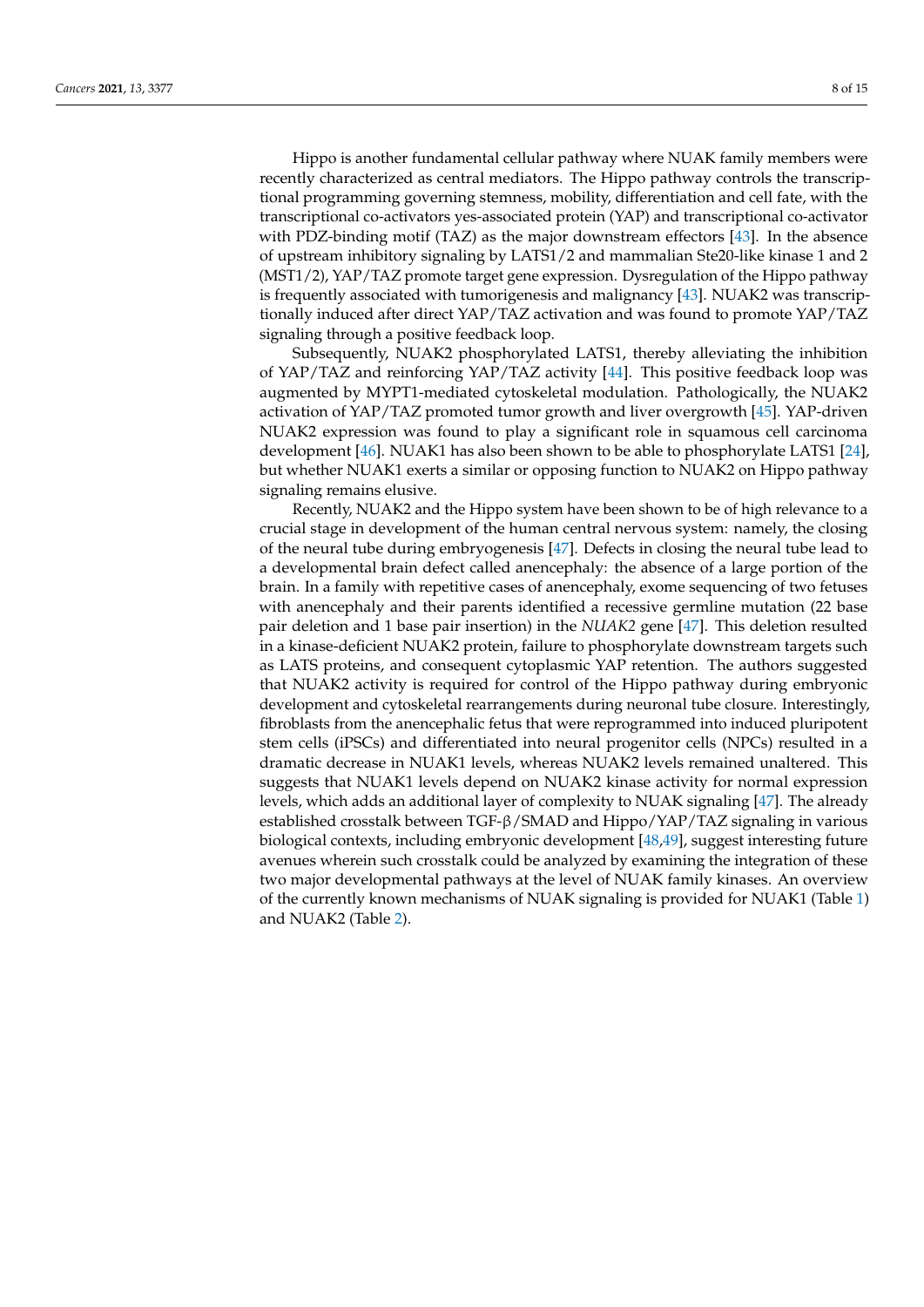| NUAK1                                                 |                           |                         |                                               |                                                                                                                                       |        |  |
|-------------------------------------------------------|---------------------------|-------------------------|-----------------------------------------------|---------------------------------------------------------------------------------------------------------------------------------------|--------|--|
| Model                                                 | <b>Upstream Signaling</b> | <b>Direct Activator</b> | <b>Target Substrate</b>                       | <b>Cellular Phenotype</b>                                                                                                             | Ref    |  |
| HepG2 cells                                           | Glucose starvation        | Akt                     | <b>ATM</b>                                    | Stimulated p53-mediated cell<br>survival during<br>glucose starvation<br>Increased MT1-MMP                                            | $[13]$ |  |
| PANC-1 and DLD-1 cell lines                           | IGF-1 signaling           | Akt                     |                                               | production and subsequent<br>MMP-2 and MMP-9<br>activation, stimulated tumor<br>invasion and metastasis                               | $[28]$ |  |
| SW480, DLD-1, HCT-15,<br>HCT-116 and WiDr cell lines  | IGF-1 signaling           | Akt                     | Caspase-6                                     | Promoted resistance to<br>the extrinsic<br>Fas/FasL-mediated cell<br>death in colorectal<br>cancer cells                              | $[29]$ |  |
| HCT-166, DLD-1 and<br>SW480 cells                     | IGF-1 signaling           | NDR <sub>2</sub>        |                                               | Promoted tumor cell survival<br>and invasion                                                                                          | $[22]$ |  |
| WI-38 cells, HEK293                                   |                           | LKB1                    | LATS1                                         | Increased aneuploidy and<br>induced senescence                                                                                        | $[24]$ |  |
| HEK293, Lkb1 <sup>-/-</sup> and<br>$Nuak1^{-/-}$ MEFs | Cell detachment           | LKB1                    | PP1 subunit MYPT1                             | Promoted myosin<br>II-mediated cell detachment                                                                                        | $[18]$ |  |
| A549 and Hep3B cells                                  | Glucose starvation        | LKB1                    | p <sub>53</sub>                               | Promoted p21/WAF1<br>induced cell cycle arrest                                                                                        | $[19]$ |  |
| Mouse cortical neurons (Lkb1<br>KO or Nuak1 KO)       |                           | LKB1                    |                                               | Stimulated presynaptic<br>mitochondria immobilization<br>and cortical axon branching                                                  | $[20]$ |  |
| U <sub>2</sub> OS cells                               |                           | CDK and subsequent PLK  | E3 ligase SCF $\beta$ <sup>TrCP</sup> binding | $SCF\beta TrCP$ -mediated<br>degradation of Nuak1.<br>Controlled proliferation by<br>stimulating S-phase and<br>PLK1-mediated mitosis | $[23]$ |  |

Table 1. NUAK1 kinase signaling. Currently identified upstream signaling, and activators and targets of NUAK1 and its downstream effects on cellular phenotype are illustrated.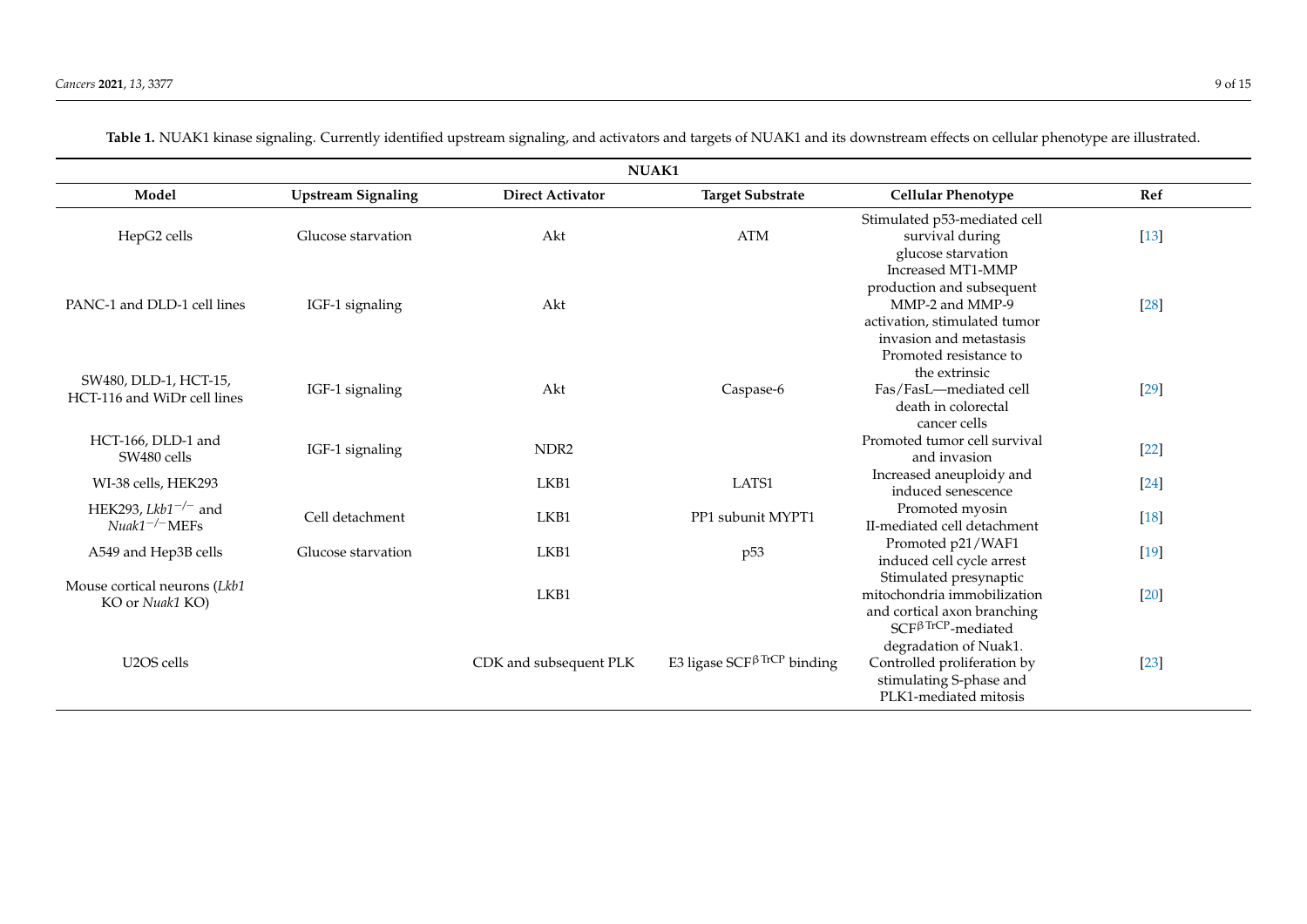<span id="page-10-0"></span>

| Table 1. Cont.                              |                                    |                         |                         |                                                                                                                         |        |  |
|---------------------------------------------|------------------------------------|-------------------------|-------------------------|-------------------------------------------------------------------------------------------------------------------------|--------|--|
| <b>NUAK1</b>                                |                                    |                         |                         |                                                                                                                         |        |  |
| Model                                       | <b>Upstream Signaling</b>          | <b>Direct Activator</b> | <b>Target Substrate</b> | <b>Cellular Phenotype</b>                                                                                               | Ref    |  |
| HeLa cells                                  | $Ca2+$ signaling                   | $PKC\alpha$             | Raptor                  | Inhibited MTORC1-regulated<br>cell growth                                                                               | $[21]$ |  |
| U2OS, SW480 and HCT116<br>cell lines        | Oxidative stress                   |                         | PP1 subunit MYPT1       | Promoted colorectal cancer<br>formation by suppressing<br>GSK3β-dependent inhibition<br>of NRF2 nuclear mobilization    | $[41]$ |  |
| NMuMG, HaCaT, HEK293T,<br>AG1523 cell lines | Expression induced by TGF- $\beta$ |                         |                         | Inhibited TGF-β-mediated<br>epithelial cytostasis,<br>mesenchymal differentiation<br>and myofibroblast<br>contractility | $[12]$ |  |
| U2OS cells                                  |                                    |                         | PP1 subunit PNUTS       | Promoted spliceosome<br>activity                                                                                        | $[42]$ |  |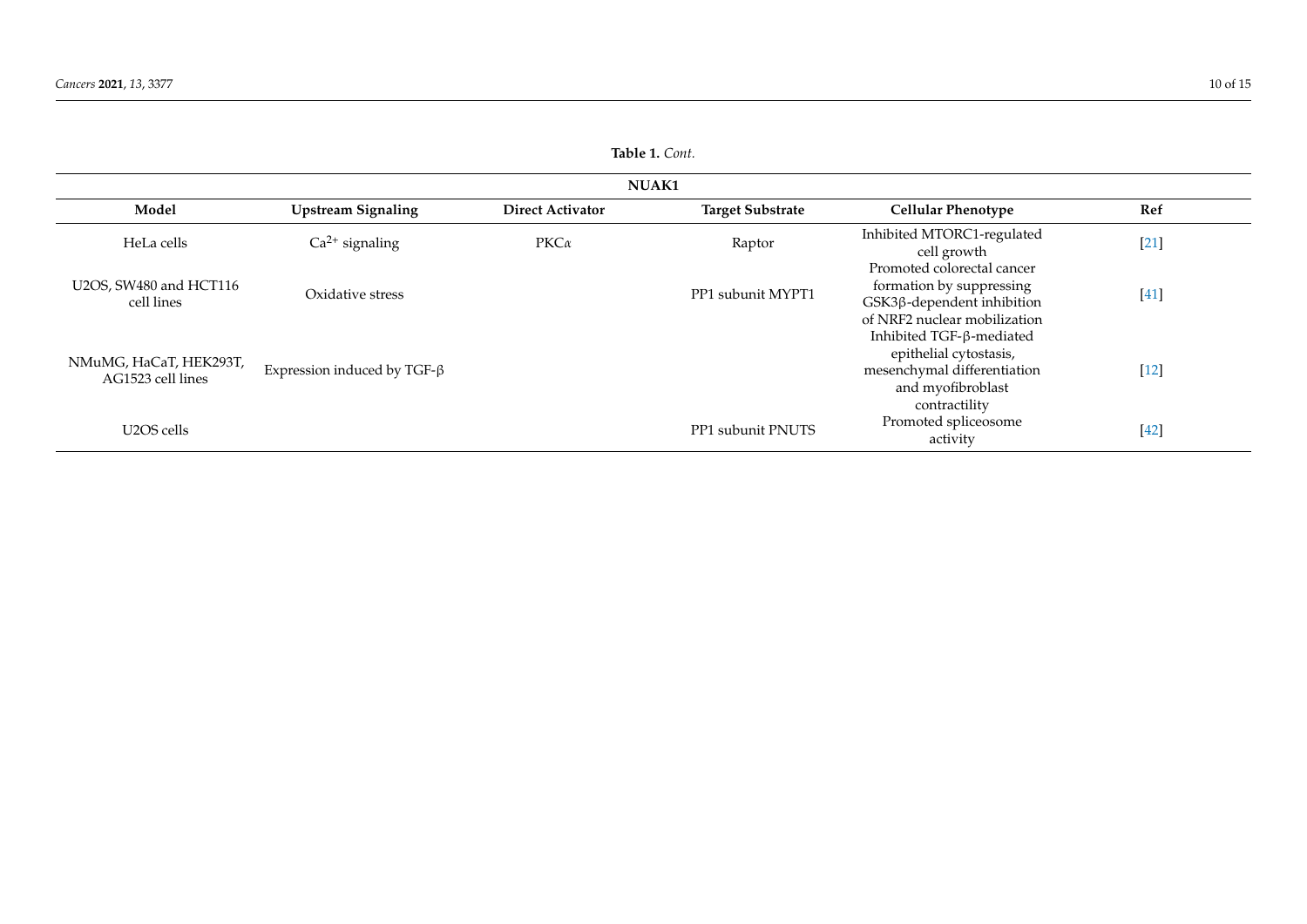| NUAK2                                         |                                                                                            |                                  |                                                    |                                                                                                                                                                                                   |        |
|-----------------------------------------------|--------------------------------------------------------------------------------------------|----------------------------------|----------------------------------------------------|---------------------------------------------------------------------------------------------------------------------------------------------------------------------------------------------------|--------|
| Model                                         | <b>Upstream Signaling</b>                                                                  | <b>Direct Activator</b>          | <b>Target Substrate</b>                            | <b>Cellular Phenotype</b>                                                                                                                                                                         | Ref    |
| BHK fibroblasts, NRKC cells                   | Elevated AMP concentration<br>(AICAR), glucose deprivation                                 | Observed<br>auto-phosphorylation | SAMS peptide                                       |                                                                                                                                                                                                   | $[14]$ |
| MCF7(-FB), HEK293T, ACHN<br>cell lines        | Expression induced by Fas<br>receptor activation, requiring<br>$NF$ - $\kappa$ B signaling |                                  |                                                    | Protected tumor cells against<br>Fas-induced apoptosis and<br>promoted motility<br>and invasion                                                                                                   | [30]   |
| BHK, HEK293, INS-1, H4IIE,<br>NRKC cell lines | Diverse cellular stresses                                                                  |                                  |                                                    | Cell type-specific kinase<br>activity regulated upon<br>nutrient starvation, cellular<br>ATP decrease and/or AMP<br>increase, ER stress, osmotic<br>stress, oxidative stress or<br>UV-B radiation | $[25]$ |
| HEK293 cells                                  |                                                                                            |                                  | LATS1                                              |                                                                                                                                                                                                   | $[24]$ |
| Mouse skeletal muscle                         | In situ and in vitro muscle<br>contraction, treadmill activity                             | LKB1                             | Suggested<br>AS160 and TBC1D1                      | Stimulated contraction,<br>stimulated glucose transport<br>in muscle                                                                                                                              | $[17]$ |
| U2OS and HeLa cell lines                      | Induced expression upon<br>growth signals and actin<br>stress fiber alterations            |                                  | <b>MRIP</b><br>(kinase-independent<br>association) | MLCP inhibition and<br>promoted actin stress fibers                                                                                                                                               | [40]   |
| C32, SM2-1 and mel18<br>melanoma cell lines   | PTEN-deficiency                                                                            |                                  |                                                    | CDK2 activation promoted<br>melanoma tumor growth                                                                                                                                                 | [31]   |
| C2C12 myoblasts and mouse<br>skeletal muscle  | Increased expression with<br>muscle differentiation and<br>metabolic stress                |                                  | MYPT1                                              | Promoted Rho kinase<br>signaling-mediated myocyte<br>survival during stress                                                                                                                       | $[26]$ |
| MDA-MB231 cells, HEK293T                      | Induced expression by<br>serum-activated YAP/TAZ<br>signaling                              |                                  | LATS1/2                                            | Positive feedforward<br>reinforcement of YAP/TAZ<br>signaling, increased<br>cell proliferation                                                                                                    | [44]   |
| HeLa cells                                    | $Ca2+$ signaling                                                                           |                                  |                                                    |                                                                                                                                                                                                   | $[21]$ |

**Table 2.** NUAK2 kinase signaling. Currently identified upstream signaling, and activators and targets of NUAK2 and its downstream effects on cellular phenotype are illustrated.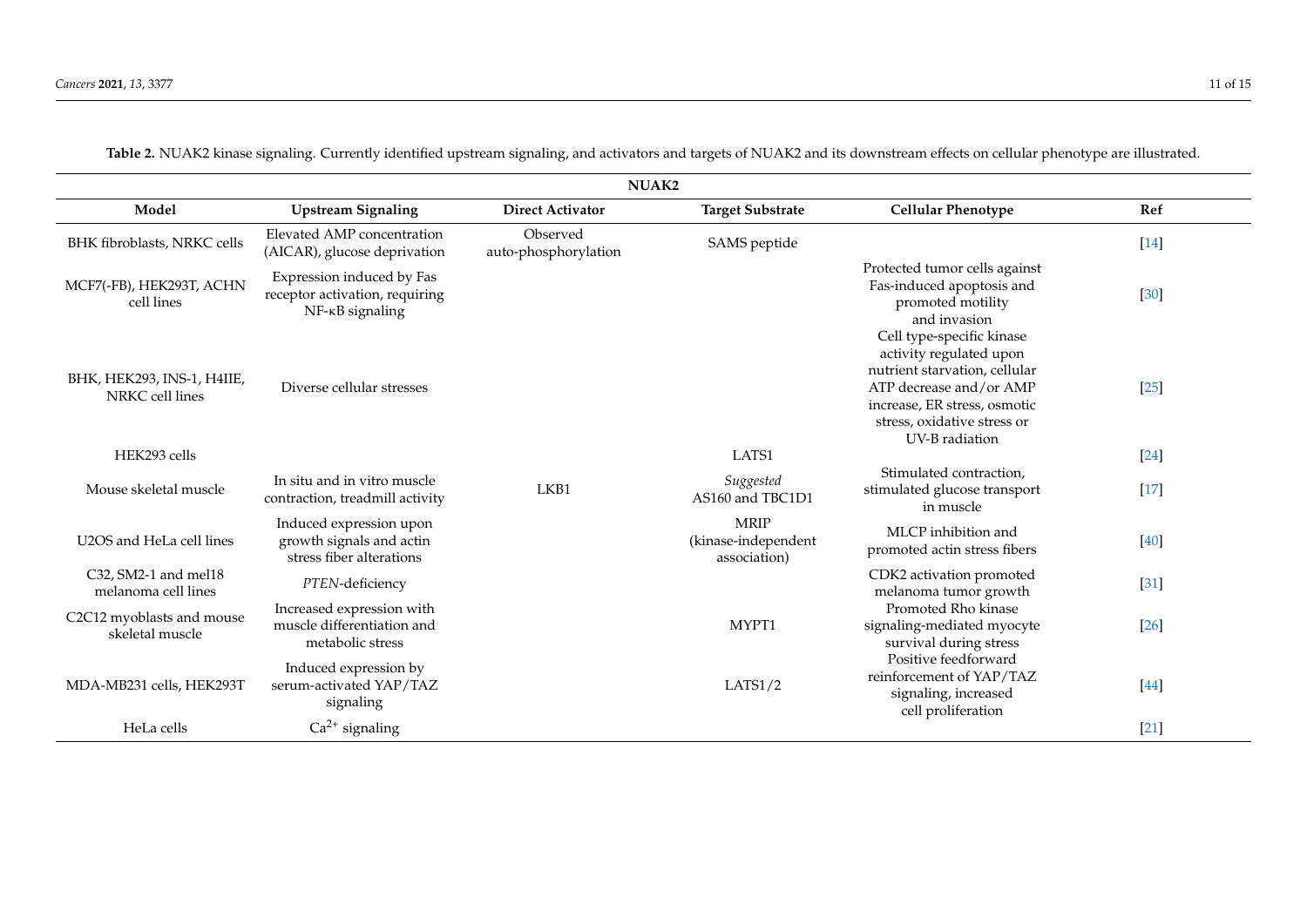<span id="page-12-0"></span>

| <b>NUAK2</b>                          |                                             |                         |                         |                                                                                                                          |        |
|---------------------------------------|---------------------------------------------|-------------------------|-------------------------|--------------------------------------------------------------------------------------------------------------------------|--------|
| Model                                 | <b>Upstream Signaling</b>                   | <b>Direct Activator</b> | <b>Target Substrate</b> | <b>Cellular Phenotype</b>                                                                                                | Ref    |
| HuCCT-1, H69 and SNU475<br>cell lines | YAP-mediated induction                      |                         | MYPT1                   | Actomyosin-regulated YAP<br>amplification, promoted YAP<br>driven liver cancer<br>cell proliferation                     | $[45]$ |
| NMuMG, HaCaT, HEK293T,<br>AG1523      | Expression induced by TGF- $\beta$          |                         |                         | Stimulated TGF-β-mediated<br>epithelial cytostasis,<br>mesenchymal differentiation<br>and myofibroblast<br>contractility | $[12]$ |
| Various types of skin tumors          |                                             |                         |                         | Close association between<br>NUAK2 and YAP expression<br>in squamous cell carcinoma<br>and Bowen's disease               | $[46]$ |
| Patient derived NPCs                  | Loss-of-function NUAK2<br>germline mutation |                         | LATS <sub>2</sub>       | Hippo signaling regulated<br>neural tube closure through<br>the apical<br>actomyosin network                             | $[47]$ |

**Table 2.** *Cont.*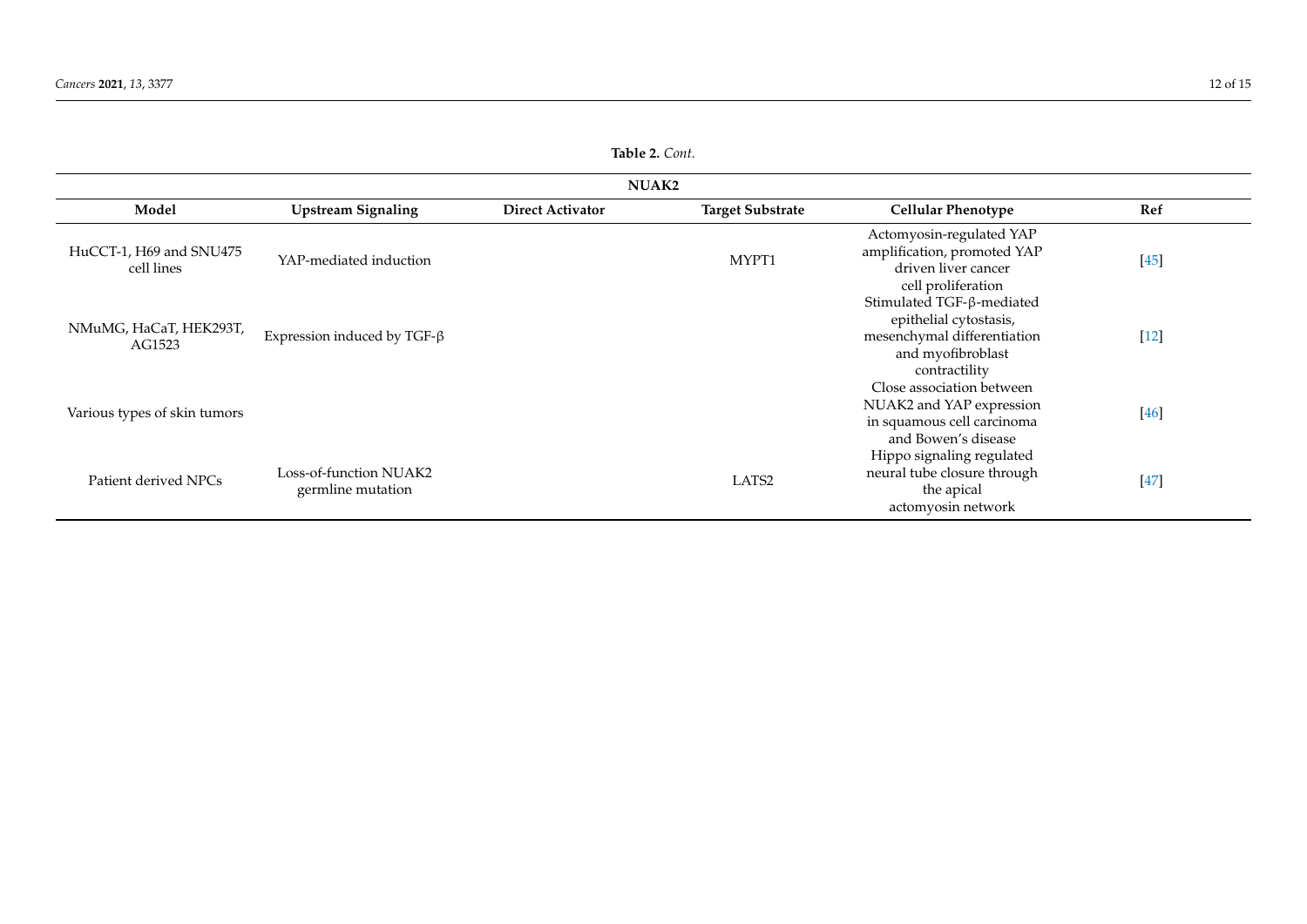#### **6. Selective NUAK Inhibitors**

As described above, NUAK1 and NUAK2 have diverse functions and can behave in a context-dependent manner. As NUAKs could present possible therapeutic targets in various malignancies, it is vital to target NUAK1 or NUAK2 specifically to minimize off-target effects. One possible way to target NUAKs is by inhibiting their kinase activity with small molecule kinase inhibitors or peptide decoys. Inhibitors can be directed at the catalytic site, which would be an approach for a pan-NUAK inhibitor. However, the similarity between the kinase domain of NUAK1 and NUAK2 as well as other kinases would possibly limit specificity. Exploiting the differences between NUAK1 and NUAK2 would allow the generation of more selective inhibitors. NUAK inhibitors have been described that inhibit either both NUAKs or are NUAK-specific. The inhibitors WZ4003 and HTH-01-015 belong to the first generation of NUAK inhibitors and can be considered relatively specific, as they inhibited the NUAKs without inhibiting a panel of 139 other kinases [\[50\]](#page-15-34). Both inhibitors target NUAK1, whereas HTH-01-015 has at least a 1000-fold lower affinity for NUAK2. Both WZ4003 and HTH-01-015 are presumed to act as ATPcompetitive inhibitors, but their precise mechanism of action is unknown. Over the last few years additional NUAK inhibitors have been described [\[51\]](#page-15-35), but to date a specific NUAK2 inhibitor has not been generated. Peptide decoys could possibly be utilized to maximize specificity. Additionally, modified sequences from specific NUAK1 or NUAK2 downstream targets could be used to selectively inhibit an NUAK isoform and cut off a NUAK signaling branch.

#### **7. Conclusions and Perspectives**

The identification of several substrates has aided in our understanding of the scope of NUAK signaling as regulators of various fundamental cellular processes. The susceptibility for tumorigenesis and malignancy upon dysregulation of NUAK signaling illustrates the drive to identify ways by which we can experimentally preserve cellular balance with NUAK1 and NUAK2. Furthermore, their variation in different physiological outcomes indicates a context-dependent specificity that drives kinase function. The identification of opposing roles for NUAK1 and NUAK2, which create a functional balance in TGF- $\beta$  signaling output, exposes a complex signaling mechanism that can possibly apply to additional signaling pathways. Furthermore, this places the NUAK kinase family at the center of TGF-β signaling, creating an important role for the NUAKs in a wide range of TGF-β-mediated cellular processes. Despite this, the NUAK family remains a relatively poorly understood subclass compared to the other ARK members. Further studies are necessary to gain a complete understanding of the mechanism and function of the NUAK kinases, in both the normal and pathological context, in order to develop specific therapeutic interventions and inhibitors that target NUAK signaling, as this can benefit patients suffering from diverse diseases, including fibrotic, degenerative and immune diseases, and cancer.

**Author Contributions:** Conceptualization, R.A.J.v.d.V., L.P.v.d.H. and A.M.; writing—original draft preparation, R.A.J.v.d.V., L.P.v.d.H. and A.M.; writing—review and editing, R.A.J.v.d.V., L.P.v.d.H., and A.M.; visualization, R.A.J.v.d.V.; supervision, L.P.v.d.H. and A.M. All authors have read and agreed to the published version of the manuscript.

**Funding:** This research received no external funding.

**Acknowledgments:** We thank all past and present members of the TGF-β signaling group for their contributions to the scientific work emanating from our laboratory. We wish to apologize to those whose relevant publications could not be included in this review due to space limitations. We would also like to thank the anonymous reviewers for their insightful comments.

**Conflicts of Interest:** The authors declare no conflict of interest.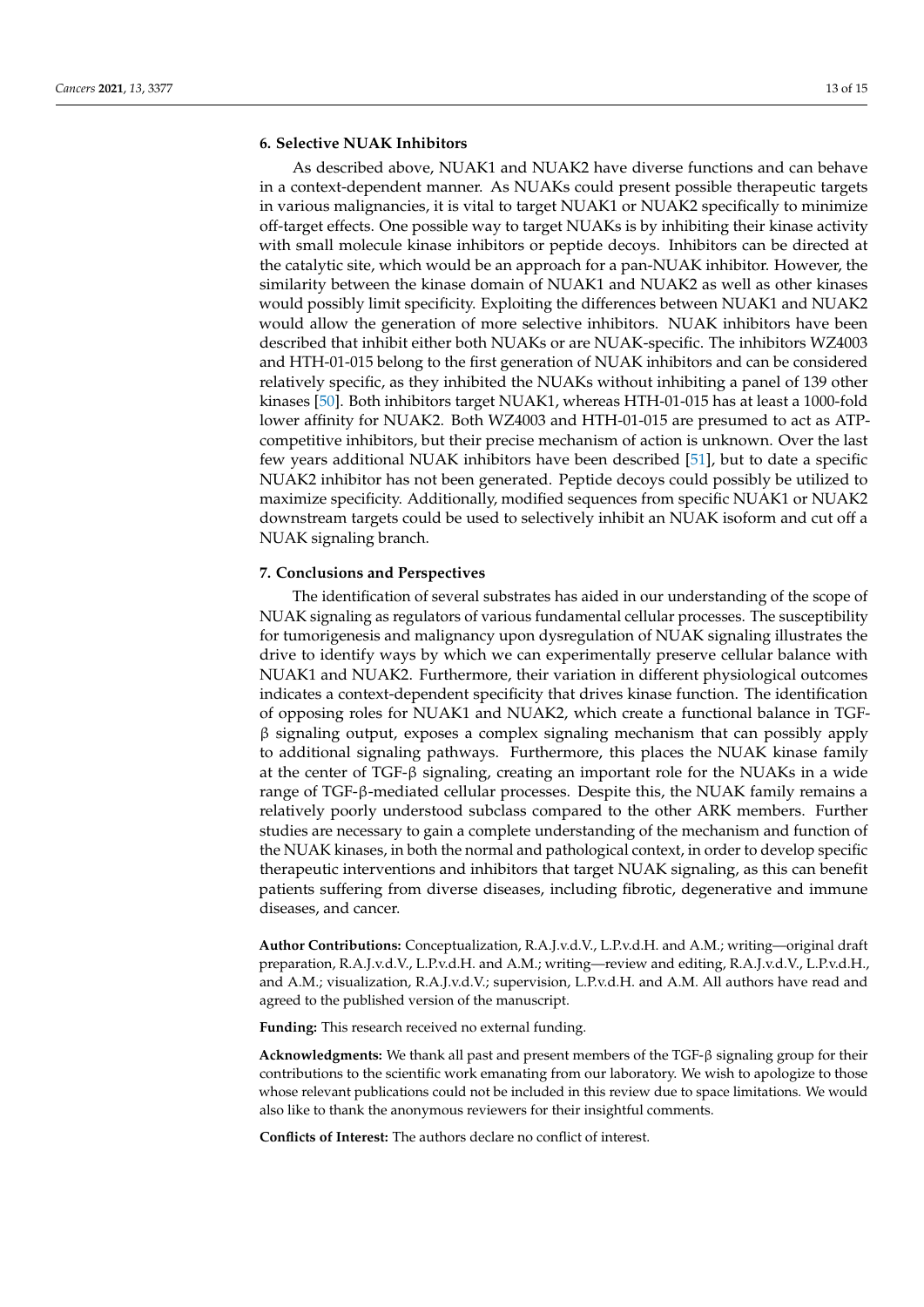#### <span id="page-14-34"></span>**References**

- <span id="page-14-0"></span>1. Tzavlaki, K.; Moustakas, A. TGF-β Signaling. *Biomolecules* **2020**, *10*, 487. [\[CrossRef\]](http://doi.org/10.3390/biom10030487) [\[PubMed\]](http://www.ncbi.nlm.nih.gov/pubmed/32210029)
- <span id="page-14-1"></span>2. Massagué, J. TGFβ signalling in context. *Nat. Rev. Mol. Cell Biol.* **2012**, *13*, 616–630. [\[CrossRef\]](http://doi.org/10.1038/nrm3434) [\[PubMed\]](http://www.ncbi.nlm.nih.gov/pubmed/22992590)
- <span id="page-14-26"></span><span id="page-14-2"></span>3. Akhurst, R.J.; Hata, A. Targeting the TGFβ signalling pathway in disease. *Nat. Rev. Drug Discov.* **2012**, *11*, 790–811. [\[CrossRef\]](http://doi.org/10.1038/nrd3810) [\[PubMed\]](http://www.ncbi.nlm.nih.gov/pubmed/23000686)
- <span id="page-14-35"></span><span id="page-14-3"></span>4. Heldin, C.-H.; Moustakas, A. Signaling Receptors for TGF-β Family Members. *Cold Spring Harb. Perspect. Biol.* **2016**, *8*, a022053. [\[CrossRef\]](http://doi.org/10.1101/cshperspect.a022053) [\[PubMed\]](http://www.ncbi.nlm.nih.gov/pubmed/27481709)
- <span id="page-14-4"></span>5. Derynck, R.; Budi, E.H. Specificity, versatility, and control of TGF-β family signaling. *Sci. Signal.* **2019**, *12*, eaav5183. [\[CrossRef\]](http://doi.org/10.1126/scisignal.aav5183) [\[PubMed\]](http://www.ncbi.nlm.nih.gov/pubmed/30808818)
- <span id="page-14-5"></span>6. Yan, X.; Xiong, X.; Chen, Y.-G. Feedback regulation of TGF-β signaling. *Acta Biochim. Biophys. Sin.* **2018**, *50*, 37–50. [\[CrossRef\]](http://doi.org/10.1093/abbs/gmx129) [\[PubMed\]](http://www.ncbi.nlm.nih.gov/pubmed/29228156)
- <span id="page-14-6"></span>7. Yang, K.-M.; Kim, W.; Bae, E.; Gim, J.; Weist, B.M.; Jung, Y.; Hyun, J.-S.; Hernandez, J.B.; Leem, S.-H.; Park, T.; et al. DRAK2 Participates in a Negative Feedback Loop to Control TGF-β/Smads Signaling by Binding to Type I TGF-β Receptor. *Cell Rep.* **2012**, *2*, 1286–1299. [\[CrossRef\]](http://doi.org/10.1016/j.celrep.2012.09.028) [\[PubMed\]](http://www.ncbi.nlm.nih.gov/pubmed/23122956)
- <span id="page-14-37"></span><span id="page-14-7"></span>8. Kowanetz, M.; Lönn, P.; Vanlandewijck, M.; Kowanetz, K.; Heldin, C.-H.; Moustakas, A. TGFβ induces SIK to negatively regulate type I receptor kinase signaling. *J. Cell Biol.* **2008**, *182*, 655–662. [\[CrossRef\]](http://doi.org/10.1083/jcb.200804107) [\[PubMed\]](http://www.ncbi.nlm.nih.gov/pubmed/18725536)
- <span id="page-14-29"></span><span id="page-14-8"></span>9. Lönn, P.; Vanlandewijck, M.; Raja, E.; Kowanetz, M.; Watanabe, Y.; Kowanetz, K.; Vasilaki, E.; Heldin, C.-H.; Moustakas, A. Transcriptional Induction of Salt-inducible Kinase 1 by Transforming Growth Factor β Leads to Negative Regulation of Type I Receptor Signaling in Cooperation with the Smurf2 Ubiquitin Ligase. *J. Biol. Chem.* **2012**, *287*, 12867–12878. [\[CrossRef\]](http://doi.org/10.1074/jbc.M111.307249) [\[PubMed\]](http://www.ncbi.nlm.nih.gov/pubmed/22378783)
- <span id="page-14-30"></span><span id="page-14-9"></span>10. Manning, G.; Whyte, D.B.; Martinez, R.; Hunter, T.; Sudarsanam, S. The Protein Kinase Complement of the Human Genome. *Science* **2002**, *298*, 1912–1934. [\[CrossRef\]](http://doi.org/10.1126/science.1075762)
- <span id="page-14-31"></span><span id="page-14-10"></span>11. Alessi, D.R.; Sakamoto, K.; Bayascas, J.R. LKB1-Dependent Signaling Pathways. *Annu. Rev. Biochem.* **2006**, *75*, 137–163. [\[CrossRef\]](http://doi.org/10.1146/annurev.biochem.75.103004.142702)
- <span id="page-14-33"></span><span id="page-14-11"></span>12. Kolliopoulos, C.; Raja, E.; Razmara, M.; Heldin, P.; Heldin, C.-H.; Moustakas, A.; van der Heide, L.P. Transforming growth factor β (TGFβ) induces NUAK kinase expression to fine-tune its signaling output. *J. Biol. Chem.* **2019**, *294*, 4119–4136. [\[CrossRef\]](http://doi.org/10.1074/jbc.RA118.004984) [\[PubMed\]](http://www.ncbi.nlm.nih.gov/pubmed/30622137)
- <span id="page-14-27"></span><span id="page-14-12"></span>13. Suzuki, A.; Kusakai, G.-I.; Kishimoto, A.; Lu, J.; Ogura, T.; Lavin, M.F.; Esumi, H. Identification of a Novel Protein Kinase Mediating Akt Survival Signaling to the ATM Protein. *J. Biol. Chem.* **2003**, *278*, 48–53. [\[CrossRef\]](http://doi.org/10.1074/jbc.M206025200) [\[PubMed\]](http://www.ncbi.nlm.nih.gov/pubmed/12409306)
- <span id="page-14-32"></span><span id="page-14-13"></span>14. Lefebvre, D.L.; Bai, Y.; Shahmolky, N.; Sharma, M.; Poon, R.; Drucker, D.J.; Rosen, C.F. Identification and characterization of a novel sucrose-non-fermenting protein kinase/AMP-activated protein kinase-related protein kinase, SNARK. *Biochem. J.* **2001**, *355*, 297–305. [\[CrossRef\]](http://doi.org/10.1042/bj3550297) [\[PubMed\]](http://www.ncbi.nlm.nih.gov/pubmed/11284715)
- <span id="page-14-28"></span><span id="page-14-14"></span>15. Bright, N.J.; Thornton, C.; Carling, D. The regulation and function of mammalian AMPK-related kinases. *Acta Physiol.* **2009**, *196*, 15–26. [\[CrossRef\]](http://doi.org/10.1111/j.1748-1716.2009.01971.x) [\[PubMed\]](http://www.ncbi.nlm.nih.gov/pubmed/19245655)
- <span id="page-14-36"></span><span id="page-14-15"></span>16. Lizcano, J.M.; Göransson, O.; Toth, R.; Deak, M.; Morrice, N.A.; Boudeau, J.; Hawley, S.A.; Udd, L.; Makela, T.P.; Hardie, D.G.; et al. LKB1 is a master kinase that activates 13 kinases of the AMPK subfamily, including MARK/PAR-1. *EMBO J.* **2004**, *23*, 833–843. [\[CrossRef\]](http://doi.org/10.1038/sj.emboj.7600110) [\[PubMed\]](http://www.ncbi.nlm.nih.gov/pubmed/14976552)
- <span id="page-14-38"></span><span id="page-14-16"></span>17. Koh, H.-J.; Toyoda, T.; Fujii, N.; Jung, M.M.; Rathod, A.; Middelbeek, R.J.-W.; Lessard, S.J.; Treebak, J.T.; Tsuchihara, K.; Esumi, H.; et al. Sucrose nonfermenting AMPK-related kinase (SNARK) mediates contraction-stimulated glucose transport in mouse skeletal muscle. *Proc. Natl. Acad. Sci. USA* **2010**, *107*, 15541–15546. [\[CrossRef\]](http://doi.org/10.1073/pnas.1008131107)
- <span id="page-14-17"></span>18. Zagorska, A.; Deak, M.; Campbell, D.G.; Banerjee, S.; Hirano, M.; Aizawa, S.; Prescott, A.; Alessi, D. New Roles for the LKB1- NUAK Pathway in Controlling Myosin Phosphatase Complexes and Cell Adhesion. *Sci. Signal.* **2010**, *3*, ra25. [\[CrossRef\]](http://doi.org/10.1126/scisignal.2000616) [\[PubMed\]](http://www.ncbi.nlm.nih.gov/pubmed/20354225)
- <span id="page-14-18"></span>19. Hou, X.; Liu, J.-E.; Liu, W.; Liu, C.-Y.; Liu, Z.-Y.; Sun, Z.-Y. A new role of NUAK1: Directly phosphorylating p53 and regulating cell proliferation. *Oncogene* **2011**, *30*, 2933–2942. [\[CrossRef\]](http://doi.org/10.1038/onc.2011.19) [\[PubMed\]](http://www.ncbi.nlm.nih.gov/pubmed/21317932)
- <span id="page-14-19"></span>20. Courchet, J.; Lewis, T.L.; Lee, S.; Courchet, V.; Liou, D.-Y.; Aizawa, S.; Polleux, F. Terminal Axon Branching Is Regulated by the LKB1-NUAK1 Kinase Pathway via Presynaptic Mitochondrial Capture. *Cell* **2013**, *153*, 1510–1525. [\[CrossRef\]](http://doi.org/10.1016/j.cell.2013.05.021) [\[PubMed\]](http://www.ncbi.nlm.nih.gov/pubmed/23791179)
- <span id="page-14-20"></span>21. Monteverde, T.; Tait-Mulder, J.; Hedley, A.; Knight, J.; Sansom, O.J.; Murphy, D.J. Calcium signalling links MYC to NUAK1. *Oncogene* **2017**, *37*, 982–992. [\[CrossRef\]](http://doi.org/10.1038/onc.2017.394)
- <span id="page-14-21"></span>22. Suzuki, A.; Ogura, T.; Esumi, H. NDR2 Acts as the Upstream Kinase of ARK5 during Insulin-like Growth Factor-1 Signaling. *J. Biol. Chem.* **2006**, *281*, 13915–13921. [\[CrossRef\]](http://doi.org/10.1074/jbc.M511354200) [\[PubMed\]](http://www.ncbi.nlm.nih.gov/pubmed/16488889)
- <span id="page-14-22"></span>23. Banerjee, S.; Zagórska, A.; Deak, M.; Campbell, D.G.; Prescott, A.R.; Alessi, D.R. Interplay between Polo kinase, LKB1-activated NUAK1 kinase, PP1βMYPT1 phosphatase complex and the SCFβTrCP E3 ubiquitin ligase. *Biochem. J.* **2014**, *461*, 233–245. [\[CrossRef\]](http://doi.org/10.1042/BJ20140408) [\[PubMed\]](http://www.ncbi.nlm.nih.gov/pubmed/24785407)
- <span id="page-14-23"></span>24. Humbert, N.; Navaratnam, N.; Augert, A.; Da Costa, M.; Martien, S.; Wang, J.; Martinez, D.; Abbadie, C.; Carling, D.; De Launoit, Y.; et al. Regulation of ploidy and senescence by the AMPK-related kinase NUAK1. *EMBO J.* **2009**, *29*, 376–386. [\[CrossRef\]](http://doi.org/10.1038/emboj.2009.342) [\[PubMed\]](http://www.ncbi.nlm.nih.gov/pubmed/19927127)
- <span id="page-14-24"></span>25. Lefebvre, D.L.; Rosen, C.F. Regulation of SNARK activity in response to cellular stresses. *Biochim. Biophys. Acta (BBA) Gen. Subj.* **2005**, *1724*, 71–85. [\[CrossRef\]](http://doi.org/10.1016/j.bbagen.2005.03.015)
- <span id="page-14-25"></span>26. Lessard, S.J.; Rivas, D.; So, K.; Koh, H.-J.; Queiroz, A.L.; Hirshman, M.F.; Fielding, R.A.; Goodyear, L.J. The AMPK-related kinase SNARK regulates muscle mass and myocyte survival. *J. Clin. Investig.* **2015**, *126*, 560–570. [\[CrossRef\]](http://doi.org/10.1172/JCI79197)